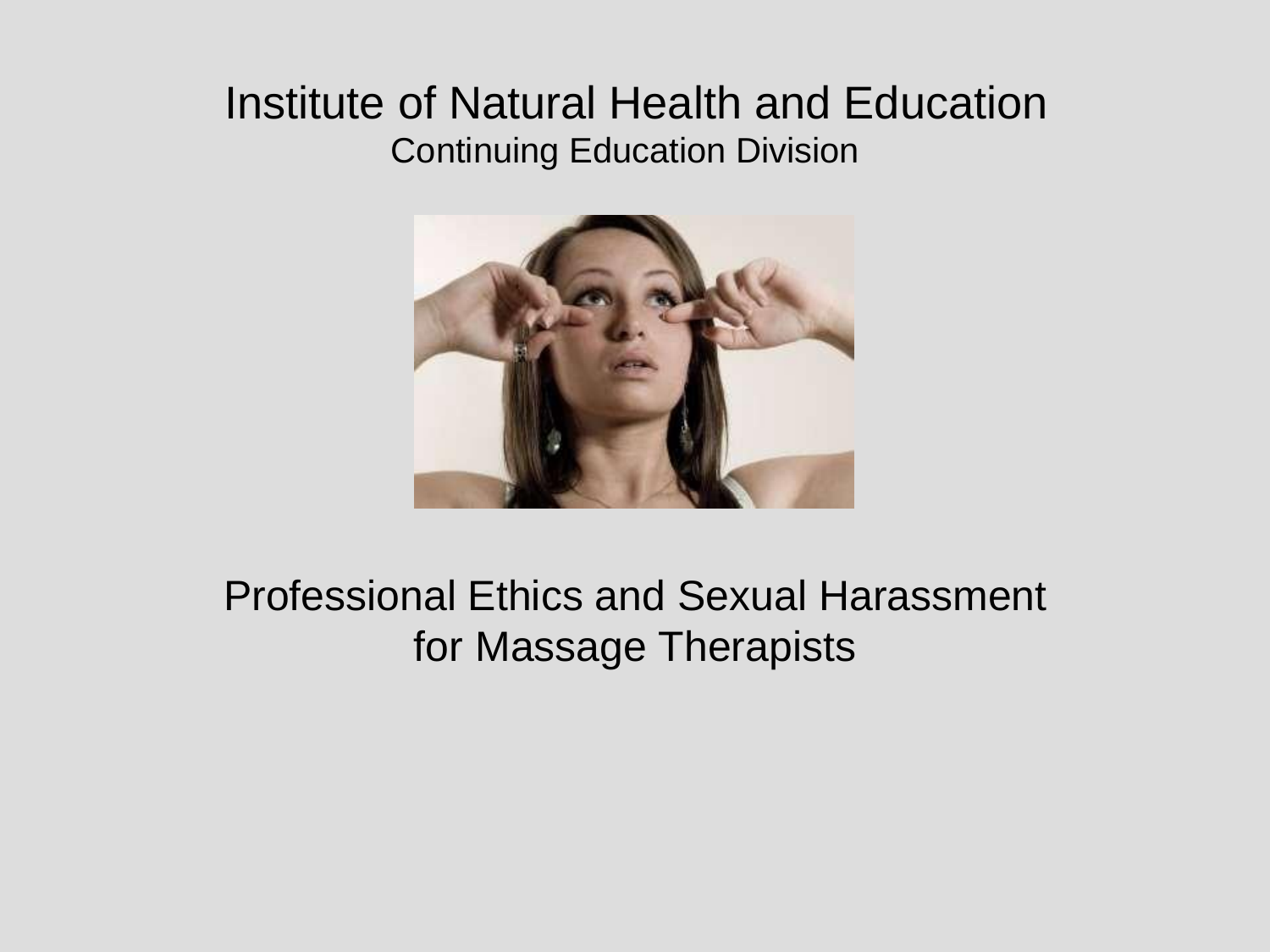#### **Welcome to the Professional Ethics Section of this CE Course**

#### **What is Professional Ethics?**

Professional ethics is a system of moral principles of conduct or values that govern an individual guided by good intent. Most professions adhere to a code of ethics in order to establish guidelines for behavior and decision-making. As massage therapists, we are frequently faced with legal and ethical issues and our code of ethics determines how we manage in the scope of our practice. Most medical professional associations have an established code of ethics. The following examples illustrate some common codes followed by many medical professional associations.

- Respecting the patient's right to confidentiality and privacy.
- Treating patient in a dignified and respectful manner.
- Observing the patient's right to refuse treatment.
- Providing informed consent for treatment.
- Practicing within one's limitations and scope of practice.
- Making appropriate referrals to other health care professionals when necessary.
- Refraining from mind-altering substances prior to or during patient treatment sessions.
- Refraining from engaging in sexual conduct or sexualizing behavior with a patient even if the patient attempts to initialize such behavior.
- Maintaining a safe and sanitary establishment.
- Refusing gifts from patients, physicians, or others, which are intended to influence a decision or referral solely for personal gain.
- Improving technical skills through continuing education.
- Adhere to fair billing practices and avoid overcharging or billing for services not rendered.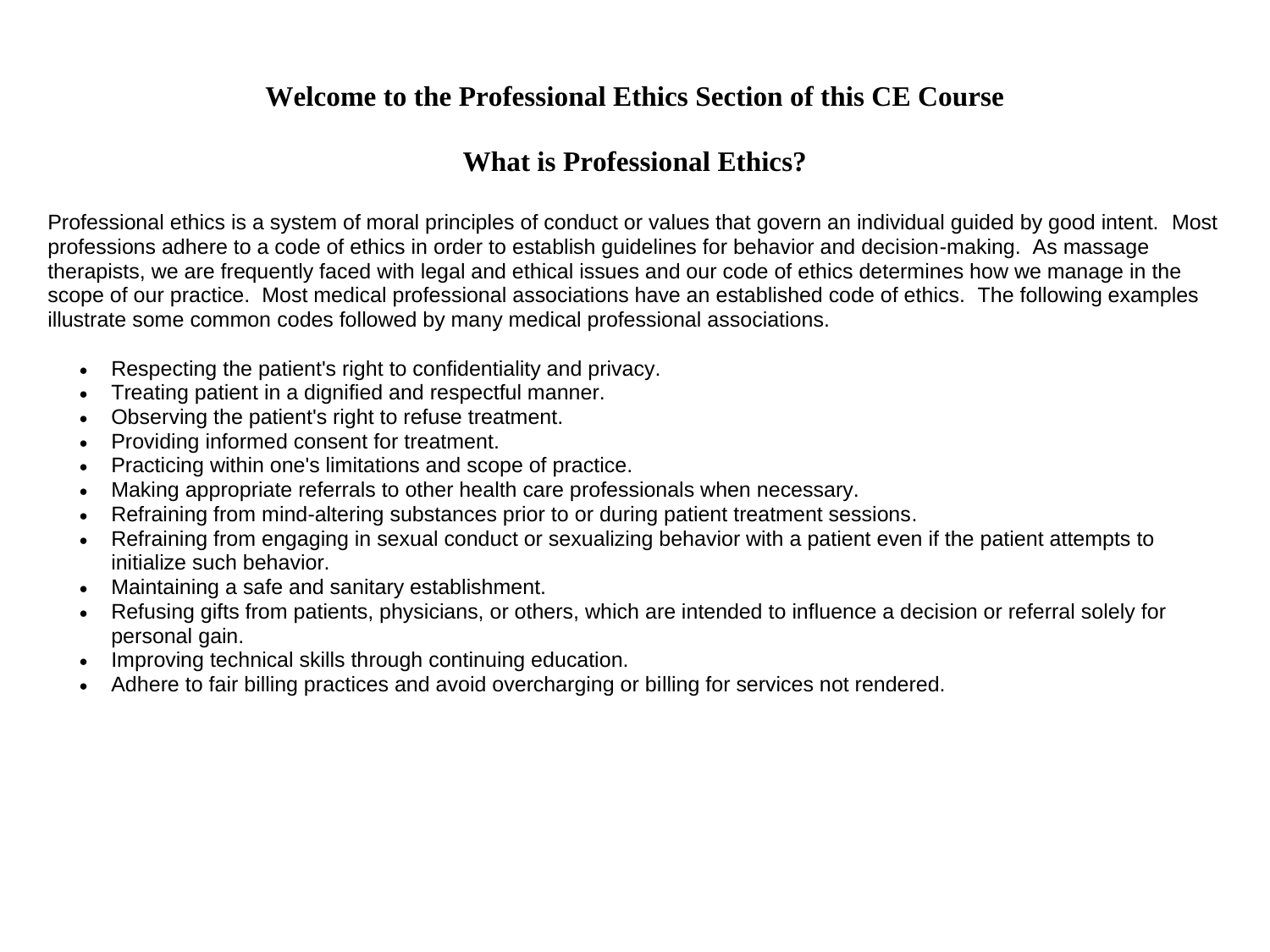### CODE OF ETHICS

The Code of Ethics of the National Certification Board for Therapeutic Massage and Bodywork (NCBTMB) requires certificants to uphold professional standards that allow for the proper discharge of their responsibilities to those served, that protect the integrity of the profession, and that safeguard the interest of individual clients. Those practitioners who have been awarded national certification by the NCBTMB will:

- Have a sincere commitment to provide the highest quality of care to those that seek their professional services.
- Represent their qualifications honestly, including their educational achievements and professional affiliations, and will provide only those services that they are qualified to perform.
- Refrain, under all circumstances, for initiating or engaging in any sexual conduct, sexual activities, or sexualizing behavior involving a client, even if the client attempts to sexualize the relationship.
- Avoid any interest, activity, or influence, which might be in conflict with the practitioner's obligation to act in the best interests of the client or the profession.
- Respect the client's boundaries with regard to privacy, disclosure, exposure, emotional expression, beliefs, and the client's reasonable expectations of professional behavior. Practitioners will respect the client's autonomy
- Refuse any gifts or benefits that are intended to influence a referral, decision, or treatment that are purely for personal gain and not for the good of the client.
- Follow all policies, procedures, guidelines, regulations, codes and requirements promulgated by the National Certification Board for Therapeutic Massage and Bodywork.

In order to uphold the highest standard of professional conduct we must explore the many regulations governing the massage profession. Only then can we build a foundation for ensuring our patients get the best quality medical treatment and do not suffer any harm under our care.

Although the laws and regulations vary from association to association, state-to-state, and institution-to-institution, we must always strive to make our patient's safety and welfare our greatest priority. We must realize our words and actions have a tremendous impact on our professional relationships and our patient's treatment success. Let this course serve as a guide in understanding the latest professional ethics rules, regulations, and policies.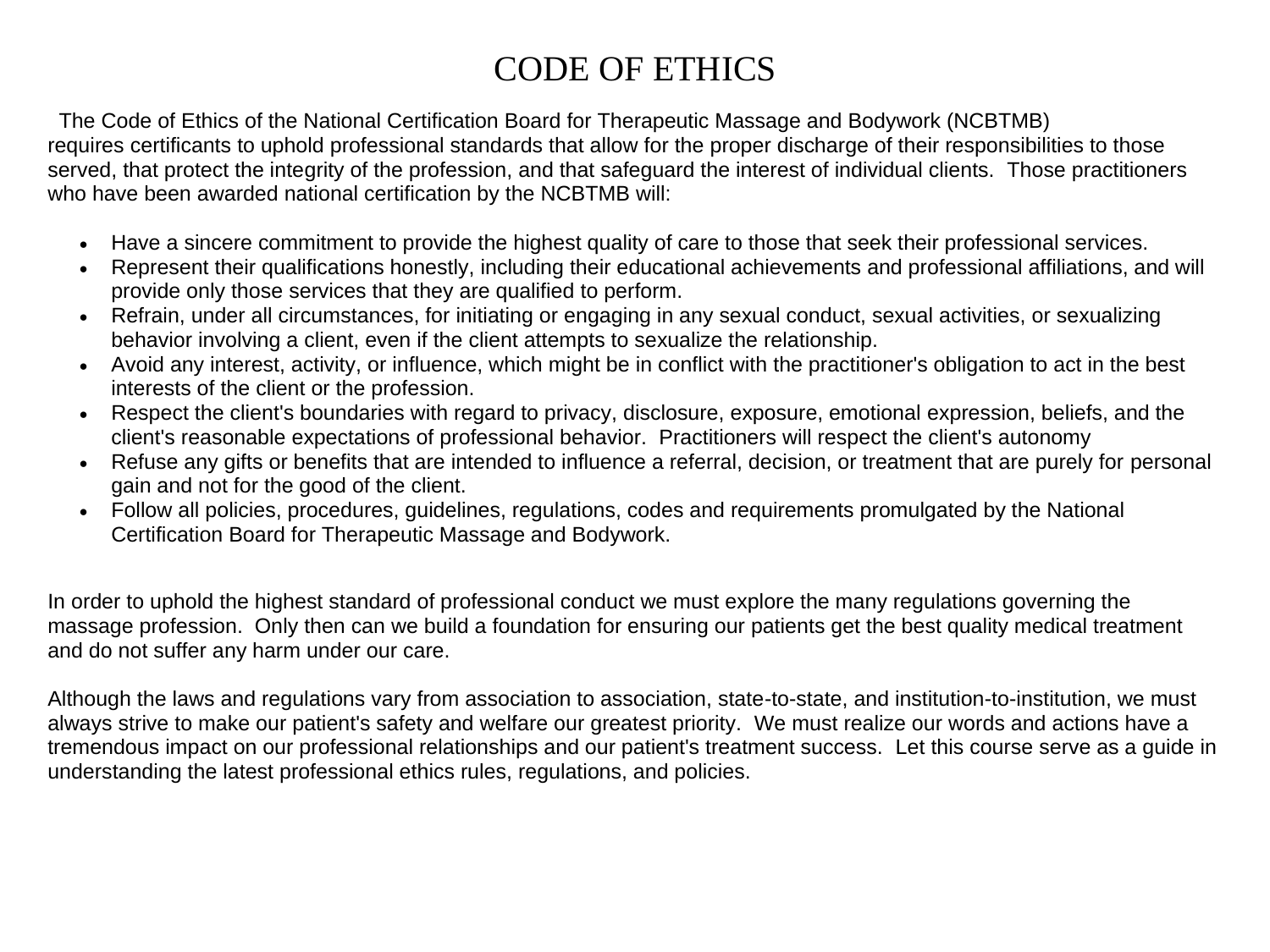#### BEFORE TREATING THE PATIENT

Prior to being evaluated, all patients should be required to fill out information forms. The following is a list of information that should be included on these forms:

- 1) Patient name, address, work and home phone numbers.
- 2) Person to contact in case of emergency.
- 3) Insurance information, if applicable.
- 4) Allergies including food and/or chemical allergies. (May be important in selecting massage oils, creams, or herbal preparations.)
- 5) Past medical history. (May be important in identifying areas of the body to avoid.)
- 6) Reason for visit.
- 7) Informed consent for treatment with information on scope of practice with patient signature and date.
- 8) Consent to release medical information if required by law or court order.

The above information should be kept on each patient in a formal chart along with daily progress notes. Information in these charts should never be released to anyone but the patient unless legal authorization is obtained. Patients should be required to sign a release form if requesting their medical records. The purpose of maintaining the chart is to satisfy state laws, meet insurance filing requirements, and to defend the practitioner in the face of possible litigation.

The importance of good communication between practitioner and patient cannot be underestimated. It is usually within minutes of initial contact that impressions are made. These impressions most likely affect the outcome of treatment. It is important to always maintain a professional appearance when treating patients. Business attire with an appropriately labeled coat identifying name and professional licensure is preferred.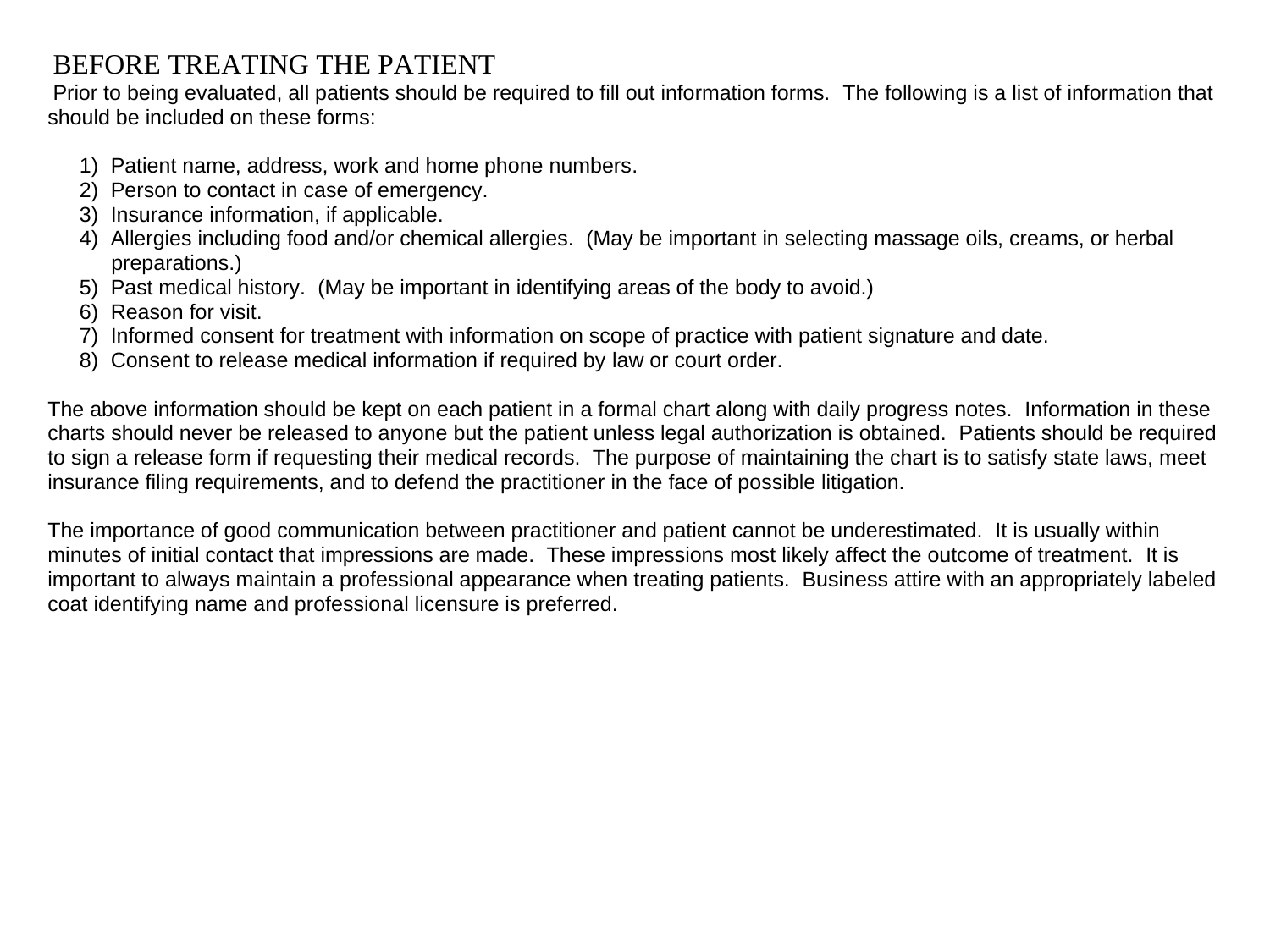Practitioners should greet patients in a warm and friendly manner and maintain eye contact. The patient should then be asked to enter the treatment room and be seated. The practitioner should remain standing to establish authority. While the patient is still dressed, a brief history of the patient's complaints should be obtained. Following is a sampling of questions to ask:

- 1) Where is the location of your pain and the intensity?
- 2) How long have you been having these symptoms?
- 3) Was the onset of your pain spontaneous or related to a traumatic event?
- 4) Does the pain radiate to other parts of your body?
- 5) Is your pain associated with any weakness, stiffness, numbness, tingling, or other peculiar sensations? If so, please describe.
- 6) Are there any limitations as to what you can do as a result of your pain?
- 7) Have you been treated previously for this condition and, if so, how were you treated and what was the response.

The practitioner should document the response to the above questions in the patient's chart. It may also be helpful to use a written visual diagram.

A common mistake when taking the patient's history is interrupting and not letting the patient finish answering the question it may be prudent to wait a moment after the patient answers the question to respond. This will help to establish a good rapport with the patient and help the practitioner to obtain the maximum amount of information before proceeding to treatment.

When interviewing the patient, be sure to state your question clearly and precisely. Allow the patient to answer at his or her own pace. Do not attempt to finish the answer for the patient even if the patient seems to slow in answering. Listen carefully to the patient's response and wait a few seconds after you think the patient is finished before responding. Do not interrupt the patient unless necessary. Focus your attention on the patient's response. Do not attempt to do other things in the room while the patient is talking.

When responding address any concerns the patient may have had respectfully and cordially. Remember to document responses in the patient's chart. Finally, treat the patients the way they want to be treated, not the way you want to be treated.

After providing the patient with a gown, towel, or sheet, informing the patient that you will return momentarily to begin the treatment session and leave the room closing the door behind you or pulling the drapes. Before re-entering the room, knock on the door and/or ask the patient permission to re-enter.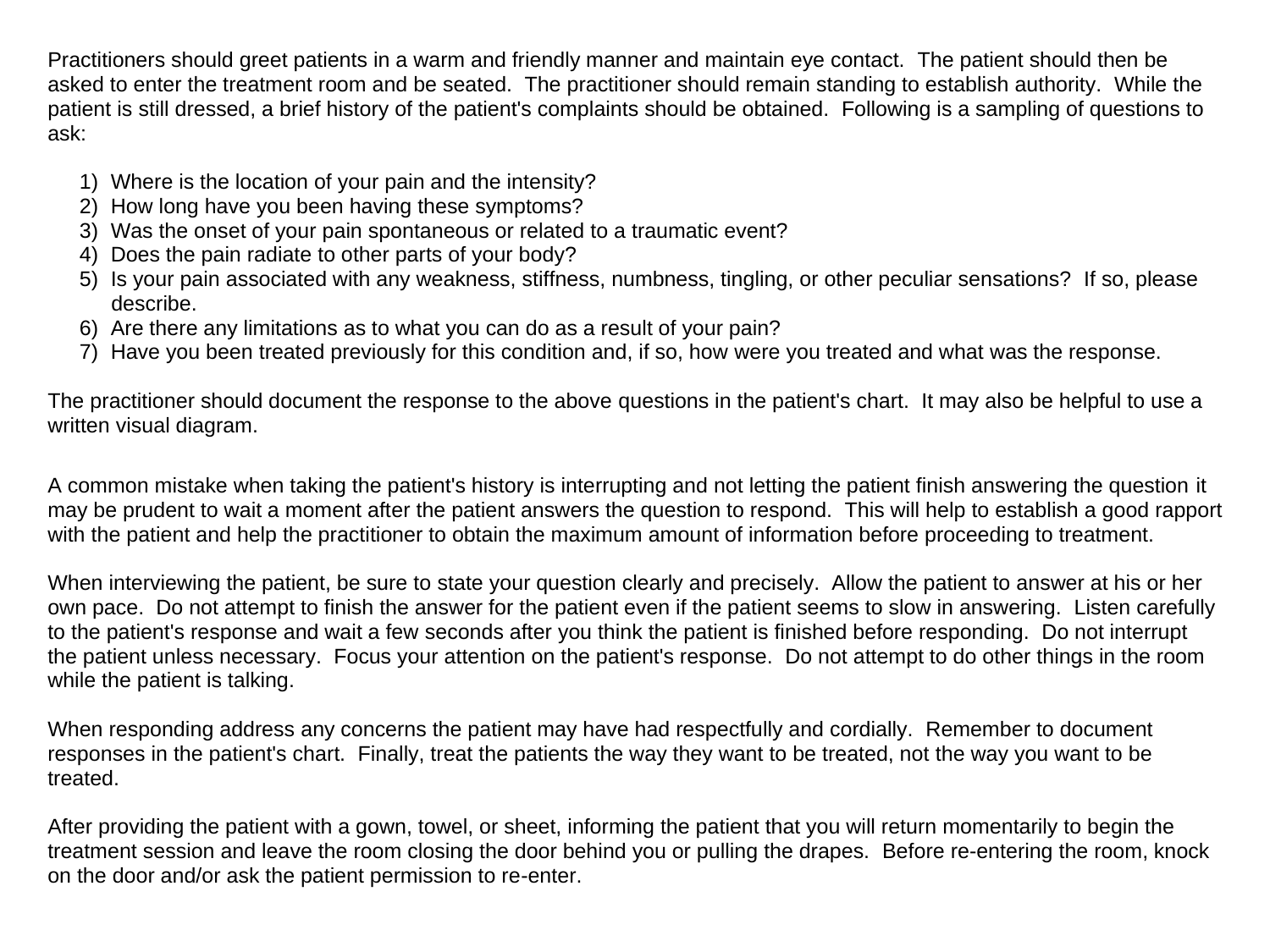Before the treatment session begins, the practitioner should explain the intent of the session and the hoped for outcome. It is also important to explain what kind of massage treatment will be performing and why. Make an attempt to choose words carefully to avoid misunderstanding. Communicating your ethical intent will help put the patient's mind at ease. Keep in mind that you can also communicate through body language, facial expression, and touch.

Practice good oral and body hygiene and refrain from using mind-altering drugs and alcohol before or during any massage therapy session.

Some patients may be victims of sexual or domestic abuse. During your career, you will undoubtedly treat many of these victims, most of the time unknowingly. The majority of such patients will respond appropriately to massage therapy however a few may react by withdrawing or acting fearful. Do not ask a patient directly if he or she has ever been a victim of sexual or domestic abuse. Such a personal and sensitive line of questioning would clearly cross patient/therapist boundaries. Instead, attempt to relax the patient by explaining your goals of treatment and ethical intent. This should allay fears and gain the patient's trust.

Finally, following the massage therapy session, a specific treatment plan with clearly defined goals should be discussed with the patient, written down in the patient's chart, and agreed to. Examples of what to discuss are:

- 1) Recommended frequency of sessions.
- 2) Recommended length of sessions.
- 3) Areas of the body that require specific attention and why.
- 4) Recommended exercises or activities to perform between sessions to hasten results.
- 5) Activities to avoid between sessions.
- 6) When the patient should notice results.

Subsequent treatment sessions should end similarly but discussion should be adjusted following completion of each session, as goals and treatment may change.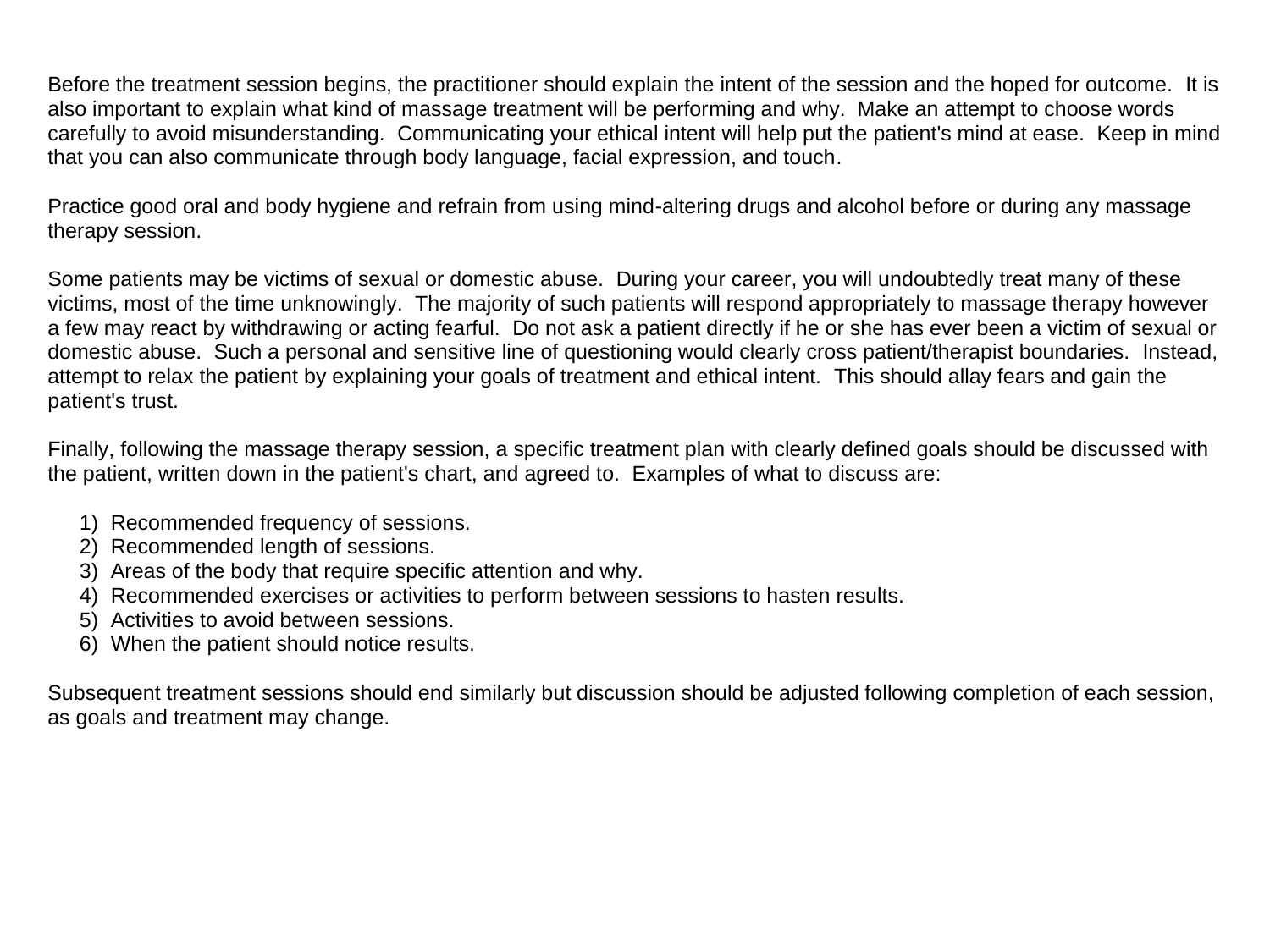#### COMMUNICATION SKILLS FOR THE MASSAGE THERAPIST

Effective communication skills are vital to establishing rapport and putting the patient at ease. These skills can also help establish authority. The patient must be able to trust the practitioner if optimal results are to be achieved. There are two parts to communication.

- 1. Listening
- 2.Responding

Patients frequently complain that practitioners fail to listen to their complaints thoroughly and sympathetically. Negative and /or positive opinions regarding the therapist are usually formed in the first few minutes of patient/therapist contact. Below are some commonsense guidelines to good communication skills.

- 1) Maintain eye contact. Poor eye contact conveys dishonesty and nervousness. Proper eye contact will help you establish trust and rapport with the patient.
- 2) Maintain a professional appearance. Business attire and lab coat identifying your name and licensure is recommended. Good oral and body hygiene cannot be overemphasized. Deodorant should always be worn and reapplied when necessary throughout the day. Cologne and perfume should not be worn during treatment sessions. Some patients may either be allergic or object to the fragrance. Set the example by assuming good posture.
- 3) Keep the conversation light when first greeting the patient. Be amiable and respectful. Remember. To smile and use light humor to put the patient at ease. Avoid any sexual or offensive humor.
- 4) Observe the demeanor behavior of the patient. Some patients may be friendly and open, while others may act guarded and distant. Recognizing the difference can help you establish effective communication skills for each individual patient. What may work for one patient may not work for another.
- 5) Respect the patient's cultural and religious customs. The United Stated today is more culturally diverse than ever. You can expect to treat patients who have originated from many different foreign lands. Although some customs and beliefs may seem strange to you, they are a vital part of many people's lives from foreign countries.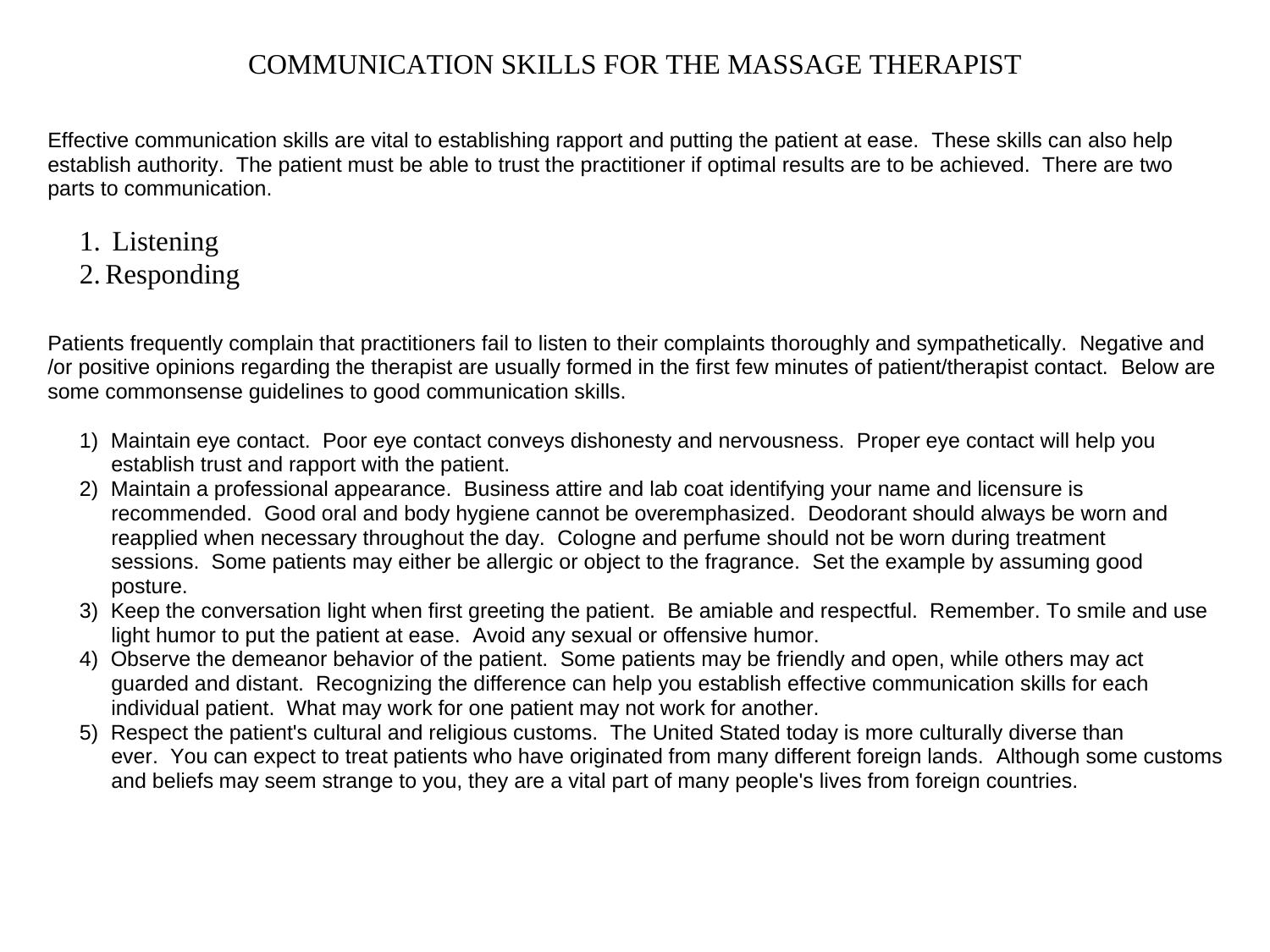#### DRAPING OF THE PATIENT

It is important to maintain professional boundaries at all times. Many misunderstandings have occurred when the patient's dignity and respect have been compromised unintentionally. Proper draping technique can help avoid such dilemmas. The following guidelines should be followed with regard to patient draping.

#### **GUIDELINE #1: Never let a patient dress or undress in front of you.**

This clearly oversteps the boundaries of a professional relationship. It is possible a patient may incorrectly perceive you as obtaining sexual gratification by observing them putting on or removing their clothes. After providing the patient with a gown, towel, or sheet, inform the patient that you will return momentarily to begin the treatment session and leave the room closing the door behind you or pulling the drapes. Before re-entering the room, knock on the door and /or ask the patient permission to re-enter. On the other hand, some patients may find sexual gratification by dressing or undressing in front of you. This is inappropriate behavior on behalf of the patient, and you must avoid this situation by leaving the room immediately.

#### **GUIDELINE #2: Provide a sufficient supply of clean draping materials.**

Towels, gowns, or sheets are adequate for this purpose. Never use the same drape twice without proper laundering. Keep a sufficient supply on hand so as not to run out before the end of the workday.

#### **GUIDELINE #3: Explain the draping procedure to the patient.**

It is important for the patient to understand they will not be "exposed" during the treatment session. Explain how the drape will be moved as the patient changes position to prevent accidental exposure. This simple approach will help put the patient at ease and assist in relaxing the patient's muscles enabling you to perform your job more effectively. You will also be respecting the patient's right to dignity and respect. Remember do not expose more of the patient than necessary. Expose only the region you are currently working on. For example, if you are working on the left leg, expose only the left leg region and drape the rest of the patient's body excluding the head. It is the responsibility of the massage therapist to explain sex-appropriate draping procedures to the patient.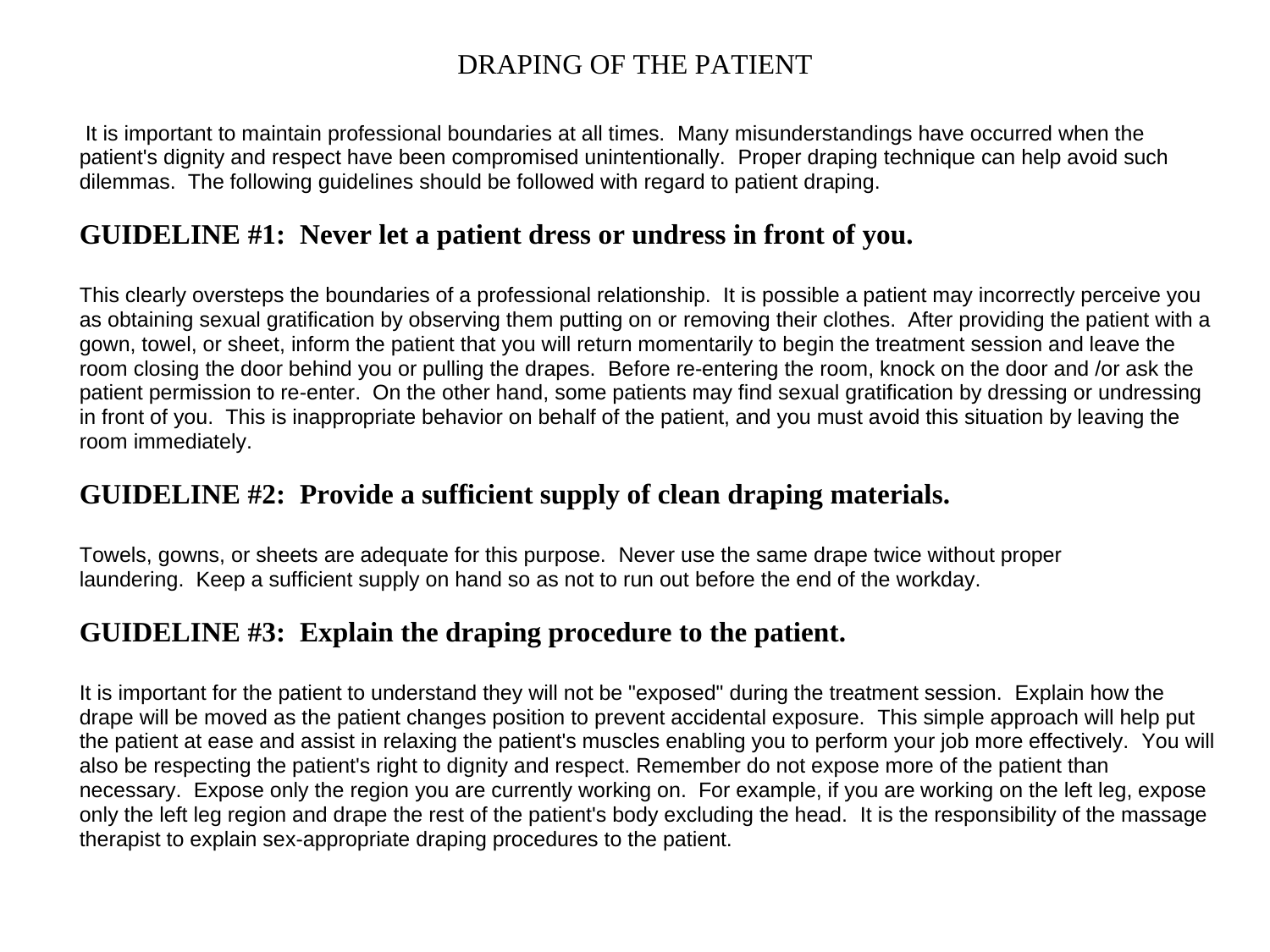### **GUIDELINE #4: Use sex-appropriate draping technique.**

Different draping procedures are utilized according to the patient's sex. In the case of a male patient, a drape must always be used over the genitalia and buttocks. In the case of a female patient, a drape must be used over the genitalia, buttocks, and breasts. Failure to follow sex-appropriate draping techniques may result in disciplinary action. The following illustrations depict what regions to always drape according to sex.

### **SEXUAL MISCONDUCT**

Trust is necessary to maintain any professional relationship. The therapist/ patient relationship must always be on a professional level. Illinois law prohibits any sexual activity between the therapist and patient. Sexual activity is not limited to intercourse and includes masturbation, fellatio, cunnilingus, and anal intercourse. Any physical contact, whether direct or indirect, by a person or between persons that is intended to erotically stimulate either or both persons in considered "sexual activity." This type of conduct is highly unethical and severely compromises the therapist/patient relationship. Massage therapists who use their position to engage in sexual activity with patients are widely condemned. Any sexual misconduct is a serious violation and grounds for disciplinary action.

Many physicians who must examine patient's genitalia now insist on having a witness in the room during such an examination to protect against unfounded charges of sexual misconduct.

The following guidelines should be observed in order to safeguard against allegations of sexual misconduct.

- ✓**Do not joke about sexual matters in front of the patient or tell sexual jokes**
	- $\checkmark$  Do not have sexual relations with any patient in or outside of the treatment setting
	- ✓**Do not allow the patient to dress or undress in front of you**
	- ✓**Expose only the patient's body part that you are currently working on**
	- ✓**Avoid massaging genitalia and buttocks on men and breasts, genitalia, and buttocks on women**
	- ✓**Avoid touching body parts that are not absolutely necessary in order to obtain a therapeutic outcome**
	- ✓**Inform the patient before beginning treatment which regions you will be working on and ask permission before proceeding**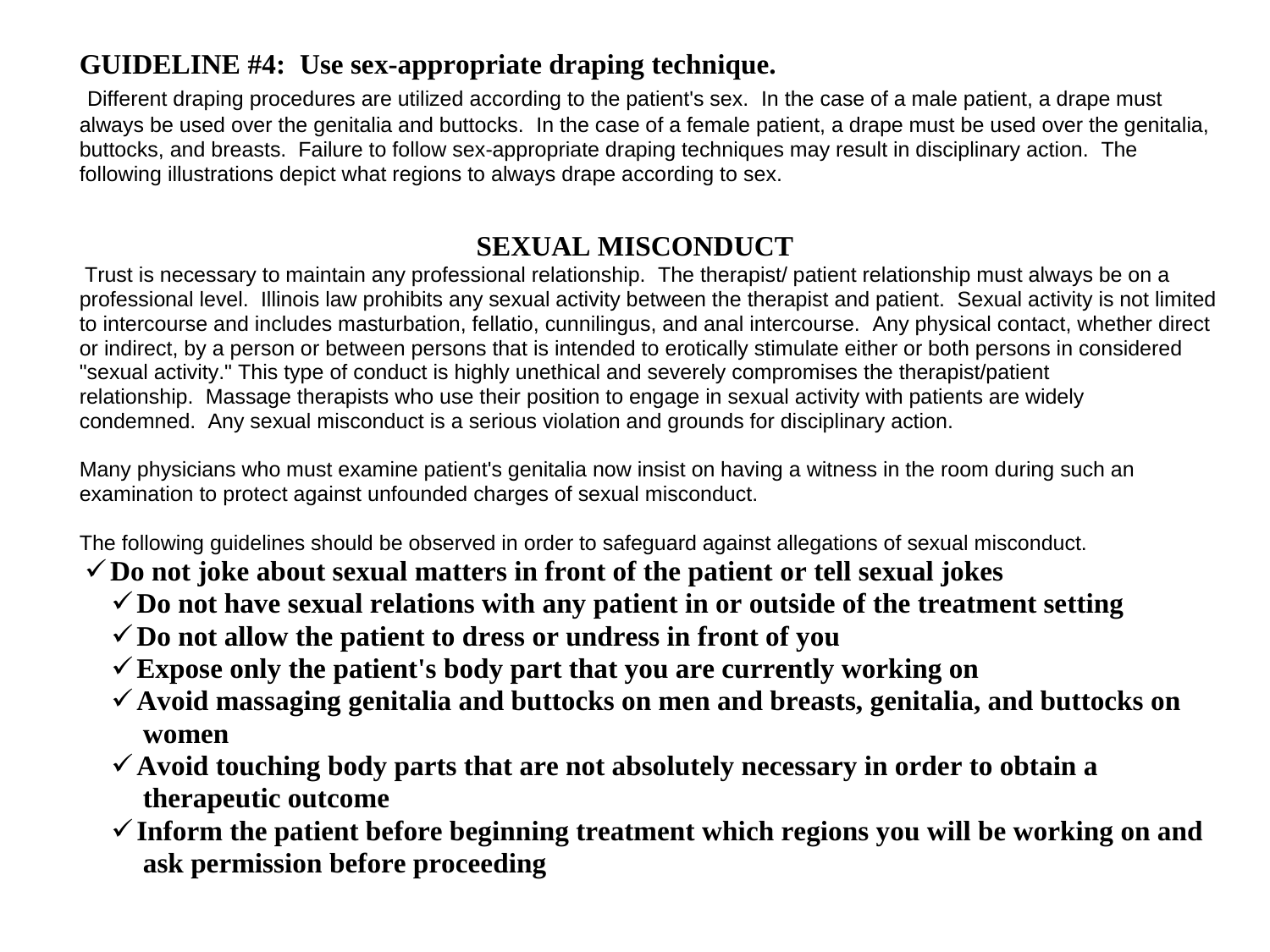#### ✓**Handle sexual advances by patients in a professional manner by informing the patient that you follow a strict code of ethics prohibiting you from therapist/patient relations of a sexual nature**

#### ADVERTISING ISSUES

Most businesses and professions engage in advertising to obtain new business and the massage therapy profession is no exception.

All licensed massage therapists should clearly display the number of their license and /or number of their establishment license on the following media when advertising their services.

- ❖**Newspaper**
- ❖**Telephone directory**
- ❖**Airwave transmission such as radio or television**
- ❖**Business cards or brochures**
- ❖**Internet or computer**

#### ❖**Fliers, handbills, signs or other advertising medium**

Each massage therapist or massage establishment licensed under the provisions of this act shall include the number under the provisions of this act shall include the number of the license in any advertisement of massage services appearing in any newspaper, airwave transmission, telephone directory, or other advertising medium. Pending licensure of a new massage establishment pursuant to the provisions of s. 480.043(6), the license number to a licensed massage therapist who is an owner or principal officer of the establishment may be used in lieu of the license number for the establishment.

In addition to the above advertising media, licensed massage therapists are required to conspicuously display their licenses in view of patients at each location where he or she practices. This includes massage establishment licenses.

Regulations established by the Federal Trade Commission prohibit false or misleading advertising claims. Violators will be subject to fines and possibly be forced to run a corrective advertisement at their own expense. While many unconventional techniques may be legal, they may not be ethical. Any practice not widely accepted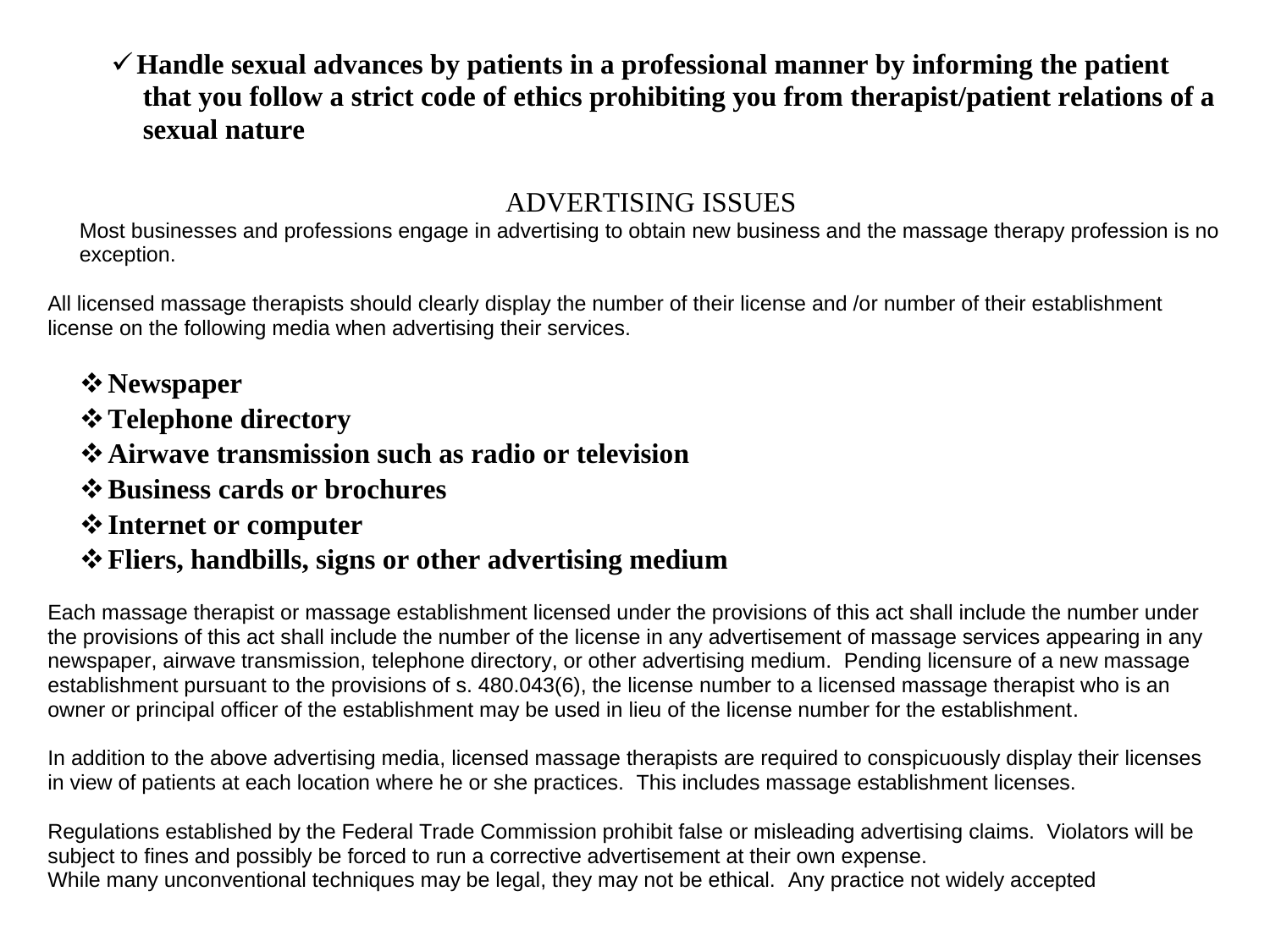by the medical community may be called unconventional though not necessarily illegal. Some advertising techniques that border on unethical may include:

❑ **Fear tactics meant to scare the consumer into purchasing a product or utilizing a service**

### ❑ **Guilt tactics meant to make the consumer feel as if they are a bad person if they do not purchase a product or utilize a service**

It is important to utilize good judgment when advertising massage therapy services. Avoid the following in your advertising.

- <sup>o</sup> **Sexual innuendo**
- <sup>o</sup> **Misleading claims**
- <sup>o</sup> **Claims promising cure of disease, pain, or ailment**

### **GENERAL MISCONDUCT AND NEGLIGENCE**

There are many acts of conduct that may result in disciplinary action by the Illinois Board of Massage Therapy or the issuance of a citation. Among them are:

- 1) Falsely obtaining a massage therapy license by bribery or fraudulent misrepresentation.
- 2) Failing to maintain a sanitary and clean massage establishment environment.
- 3) Practicing massage therapy with a suspected or revoked license.
- 4) Refusing to allow inspection of massage establishment premises during normal business hours.
- 5) Engaging in false, deceptive, or misleading, advertising.
- 6) Practicing massage beyond the scope permitted by law.
- 7) Practicing massage under the influence of drugs, alcohol, or mind-altering substances.
- 8) Engaging in sexual misconduct with patients.
- 9) Being convicted of a crime that directly relates to the practice of massage therapy or the ability to practice massage.
- 10) Having been found liable after filing a false complaint to the board regarding another licensee.
- 11) Influencing the patient for the purpose of financial gain.
- 12)Engaging in reflexology without a current massage therapy license.
- 13)Failure to maintain proper insurance for a massage establishment.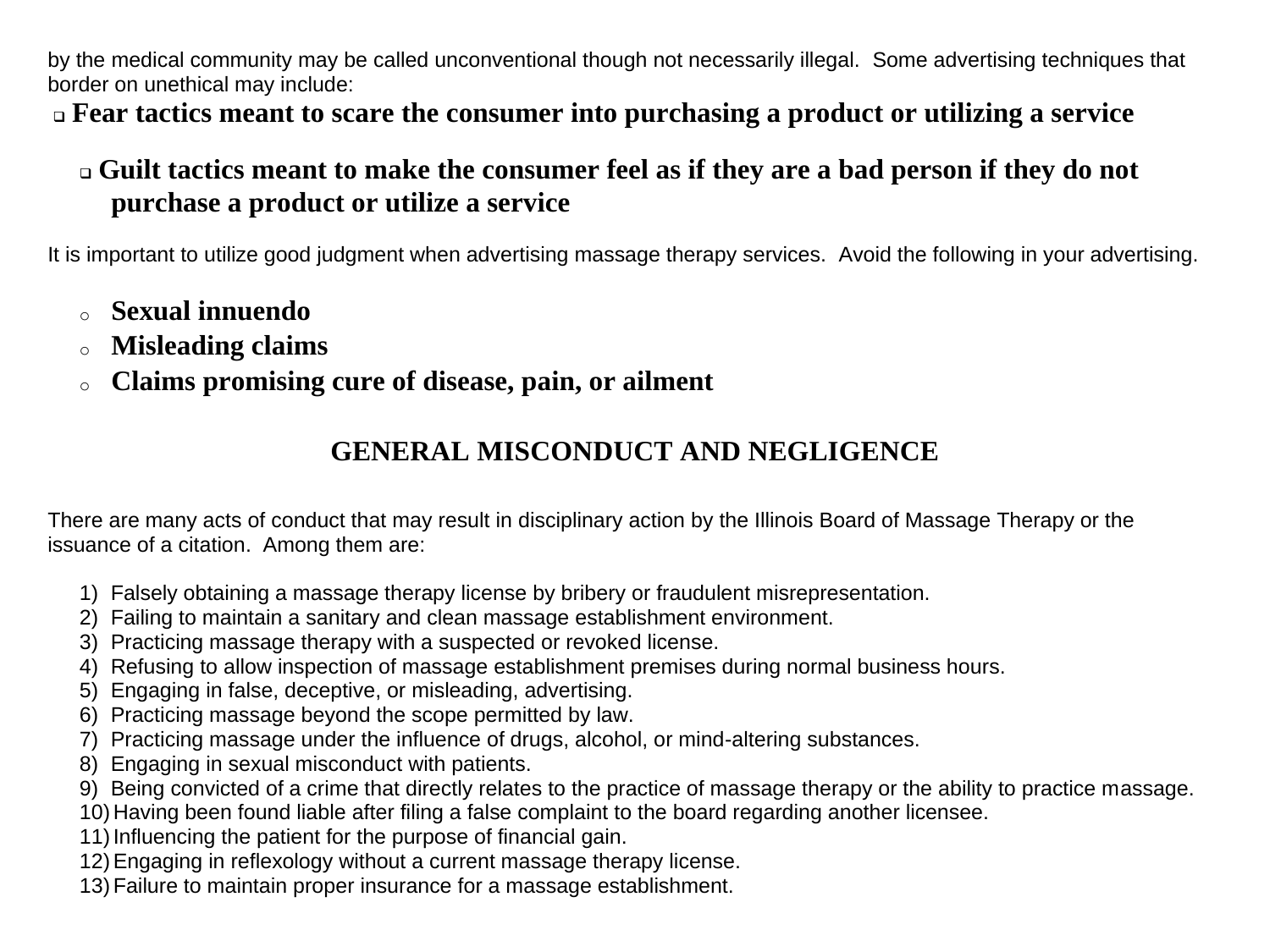- 14)Failure to display a massage therapy or establishment license or certificate.
- 15)Failure to include massage therapy or establishment license numbers on advertising material.
- 16) Practicing massage therapy at a trade show, sporting event, or convention without first obtaining formal written consent by the property manager or owner of the site.
- 17)Failure to explain sex-appropriate draping techniques.
- 18)Failure to follow sex-appropriate draping techniques.

#### PERSONAL HYGIENE AND HEALTH HABITS

To inspire confidence and trust in your clients, you should project a well-groomed, professional appearance at all times. In a personal service business, personal health and good grooming are assets that clients admire and are essential for your protection and that of the client.

Your personal health and grooming habits should include the following:

- 1) Bate or shower daily and use a deodorant, as necessary.
- 2) Keep your teeth and gums healthy. Visit your dentist regularly.
- 3) Use mouthwash and avoid foods that contribute to offensive breath odor.
- 4) Keep your hair fresh and clean and wear an appropriate hairstyle. Hair should be worn in a style that you do not have to touch or fuss with during a massage session. In addition, your hair must not touch the client during the session.
- 5) Avoid strong fragrances such as perfumes, colognes, and lotions.
- 6) Keep your hands free of blemishes and calluses. Use lotion to keep them soft and smooth.
- 7) Keep your nails clean and filed so they do not extend to the tips of the fingers. Sharp nails should never come in contact with the client's skin. Never wear garnish nail polish.
- 8) If you are a woman, wear appropriate makeup in subdued, flattering colors. Be sure makeup is applied neatly.
- 9) If you are a man, keep beard or mustache neat and well groomed. If you prefer the clean-shaven look, be sure to shave as often as necessary.
- 10)Avoid gum chewing or smoking in the presence of clients.
- 11) Keep your face clean and free of blemishes.
- 12) Practice all rules of sanitation for the client's and for your own protection.
- 13) Have a complete physical exam by a physician before beginning work as a massage practitioner. Continue to have checkups, follow your physician's advice, and do all that is possible to maintain optimum health.
- 14)If you perspire heavily, take precautions so that your perspiration does not drop on the client.
- 15)Take time for relaxation and physical fitness. Get massages regularly. A regimen of daily exercise is recommended. This may be accomplished by participation in active sports of your choice.
- 16)Eat a well-balanced, nutritious diet. Maintain your normal weight for your height and bone structure. You should not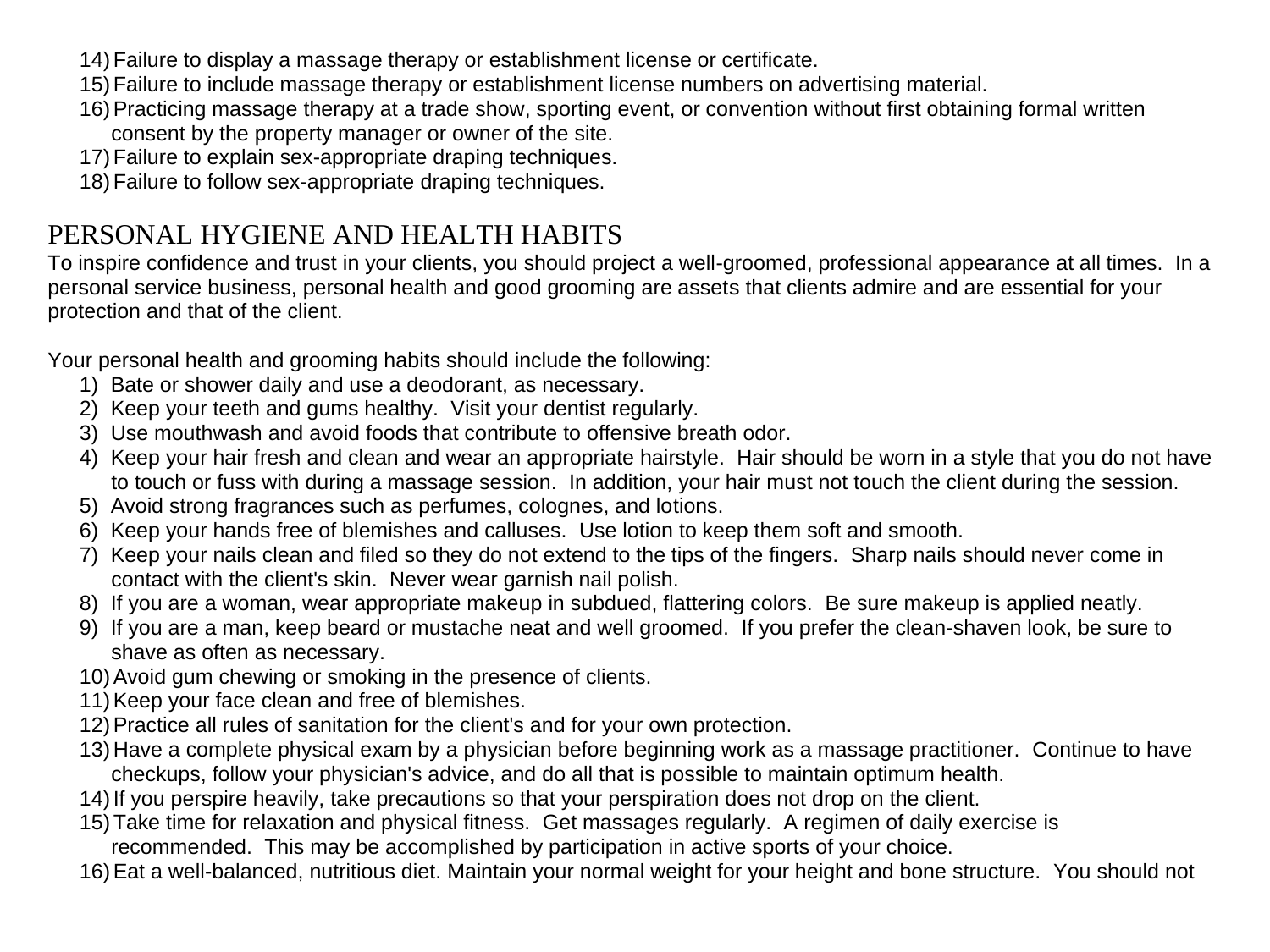be extremely overweight or underweight. If you have a weight problem, follow your physician's advice on how to attain your most healthful weight.

- 17)Be aware of good posture when walking, standing, sitting, and working. Poor posture can strain your muscles.
- 18)Wear appropriate clothing for your profession. Clothing should be loose enough to allow for optimal movement. It should be free of accessories that might catch of the massage table. Consider clothing that allows your body heat to escape. Clothing items made of natural fibers such as cotton are good.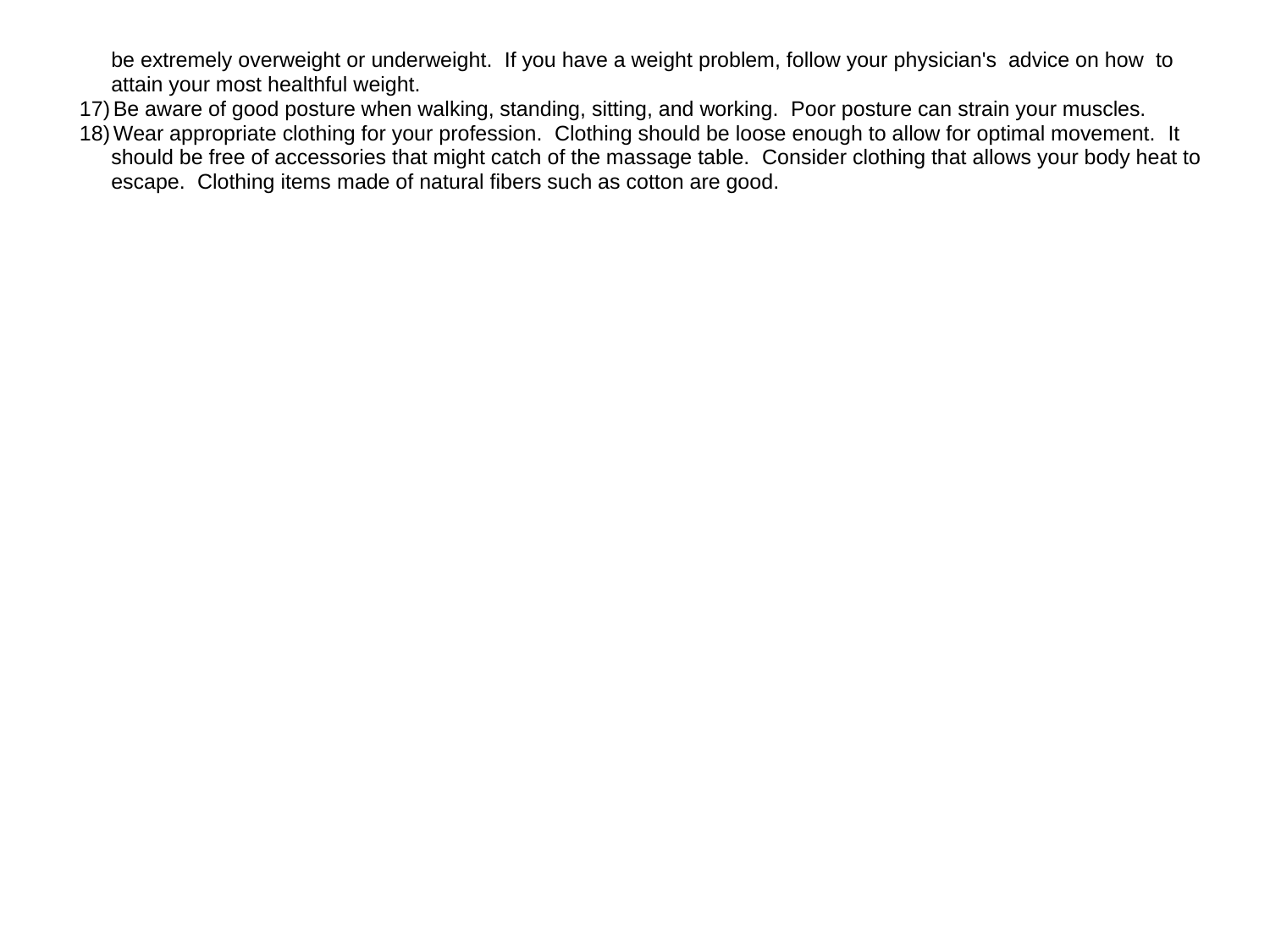### Sexual Harassment Learning Objectives

- Definition of sexual harassment
- Learning the different types of sexual harassment
- Identifying sexual harassment
- Steps to filing a complaint

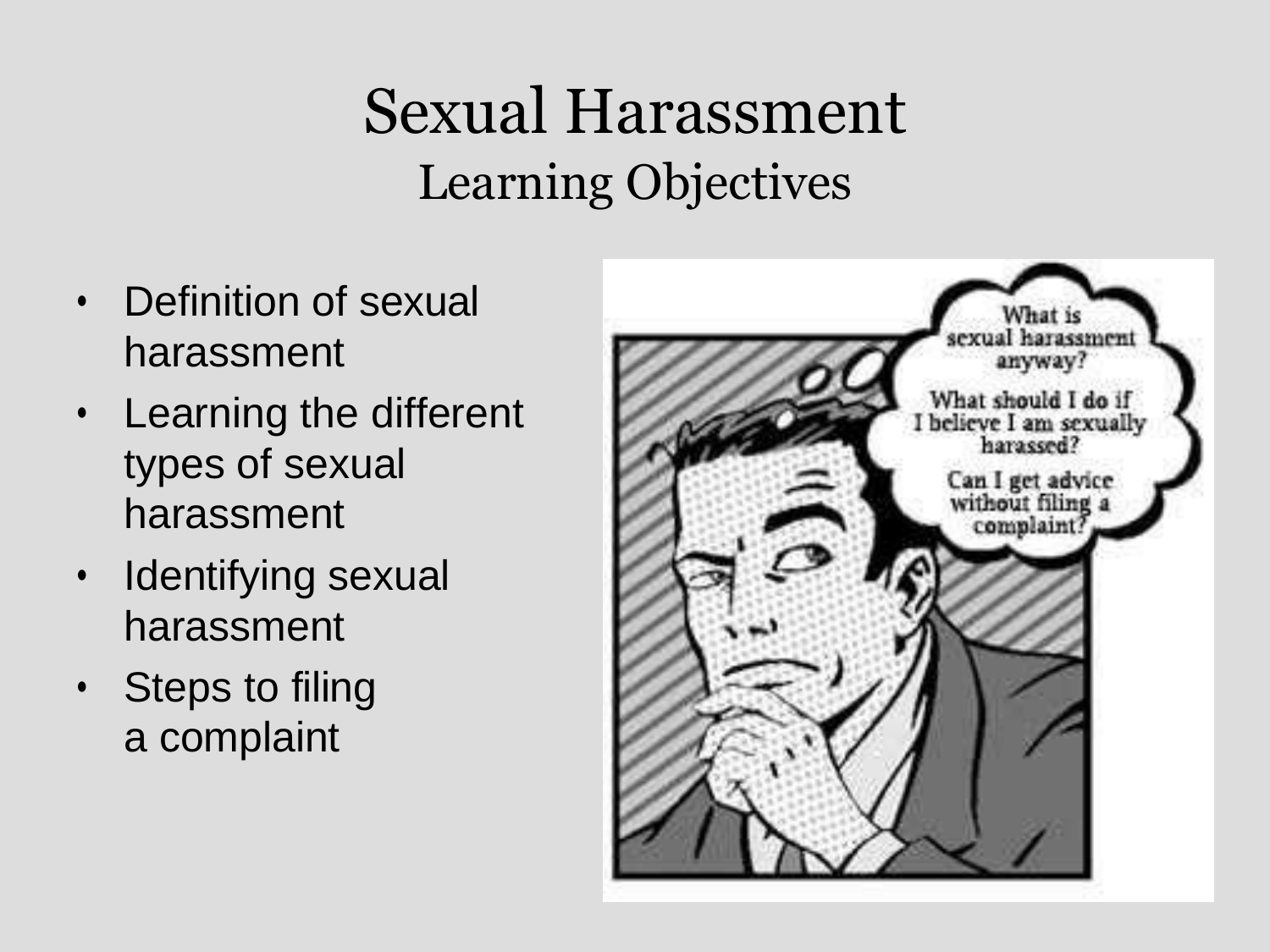## Definition

• Unwelcome verbal, visual, or physical conduct of a sexual nature that is severe or pervasive and affects working conditions or creates a hostile work environment.

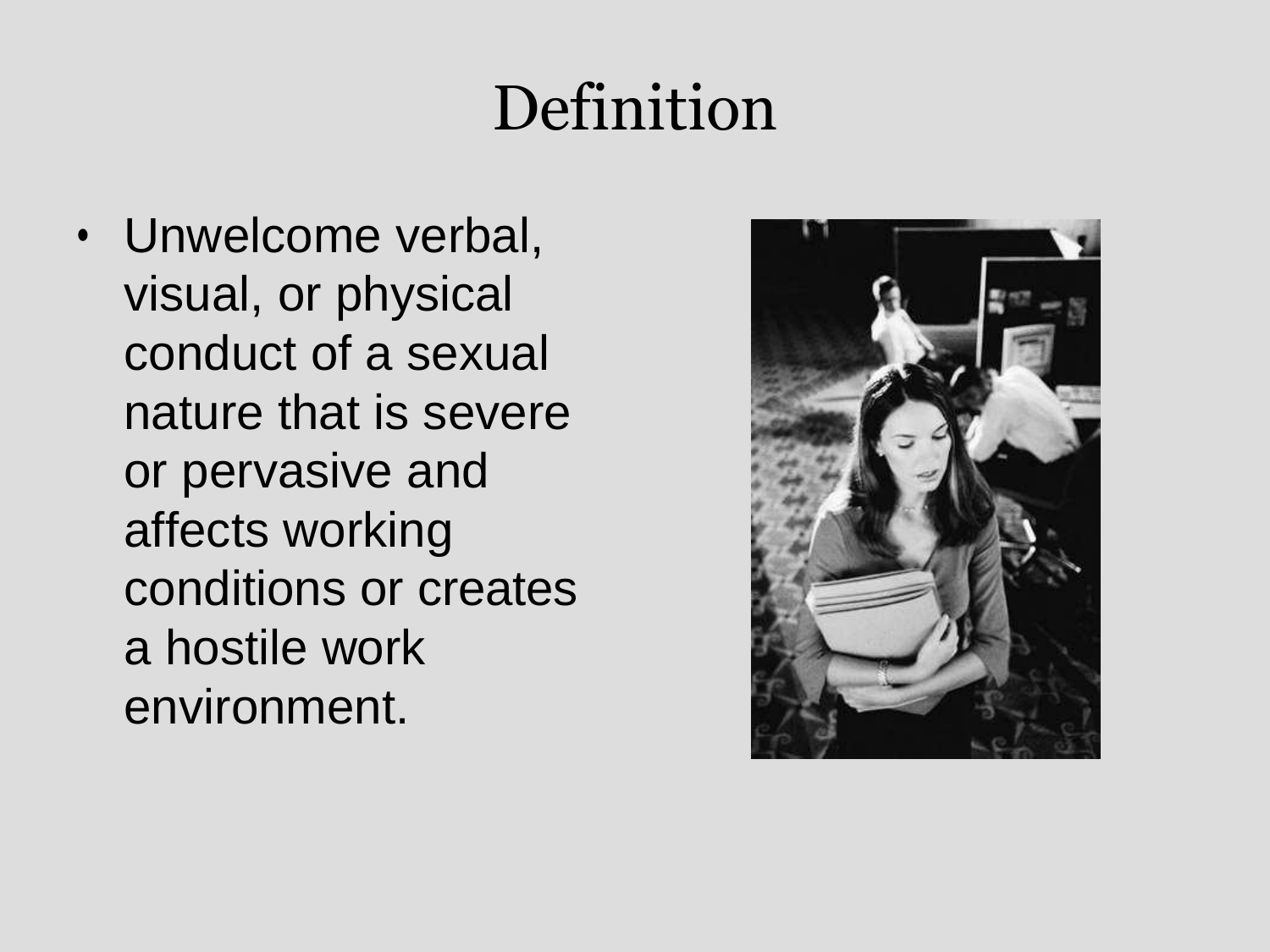# Breaking down the definition : "Conduct"

• Conduct is NOT sexual harassment if it is welcome. For this reason, it is important to communicate (either verbally or in writing) to the harasser that the conduct makes you uncomfortable and you want it to stop.

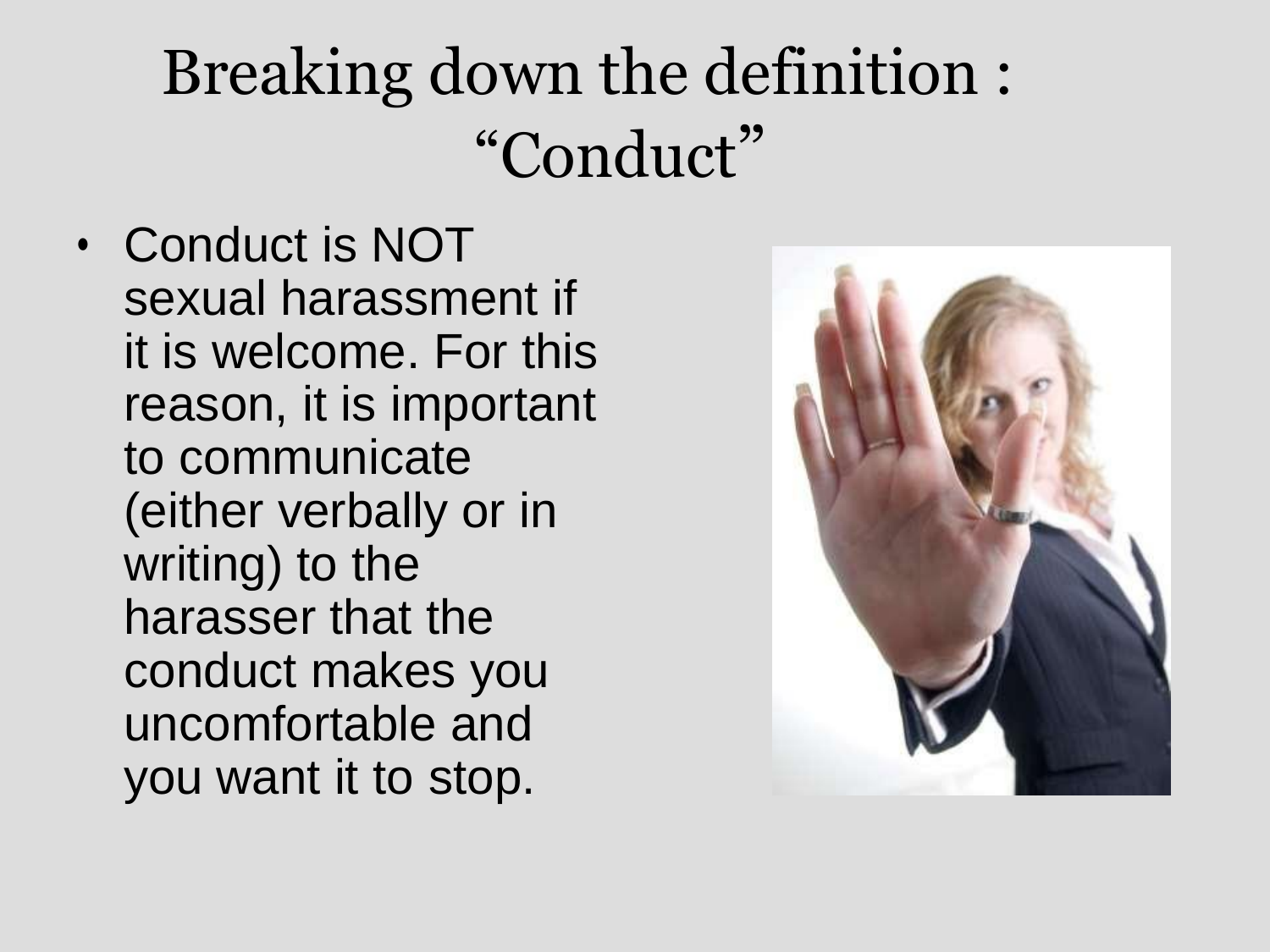# "Sexual Nature of Harassment"

- **Verbal and Written Sexual Nature:** Comments about clothing, personal behavior, or a person's body; sexual or sexbased jokes; requesting sexual favors or repeatedly asking a person out; sexual innuendoes; telling rumors about a person's personal or sexual life; threatening a person, sending emails or text messages of a sexual nature
- **Physical Sexual Nature:**  Assault; impeding or blocking movement; inappropriate touching of a person or a person's clothing; kissing, hugging, patting, stroking

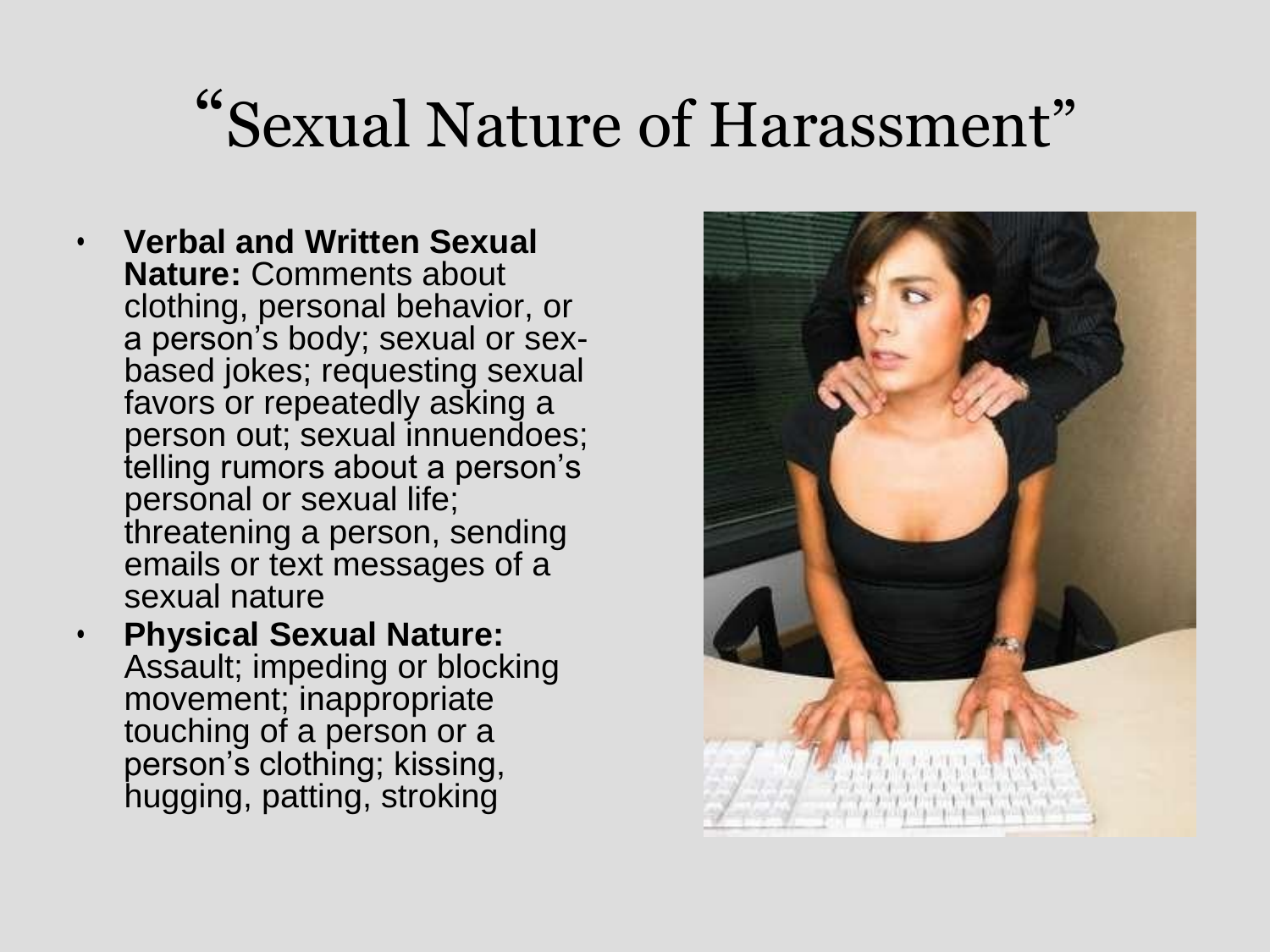# "Sexual Nature of Harassment"



- **Nonverbal:** Looking up and down a person's body; derogatory gestures or facial expressions of a sexual nature; following a person
	- **Visual:** Posters, drawings, pictures, screensavers, emails or text of a sexual nature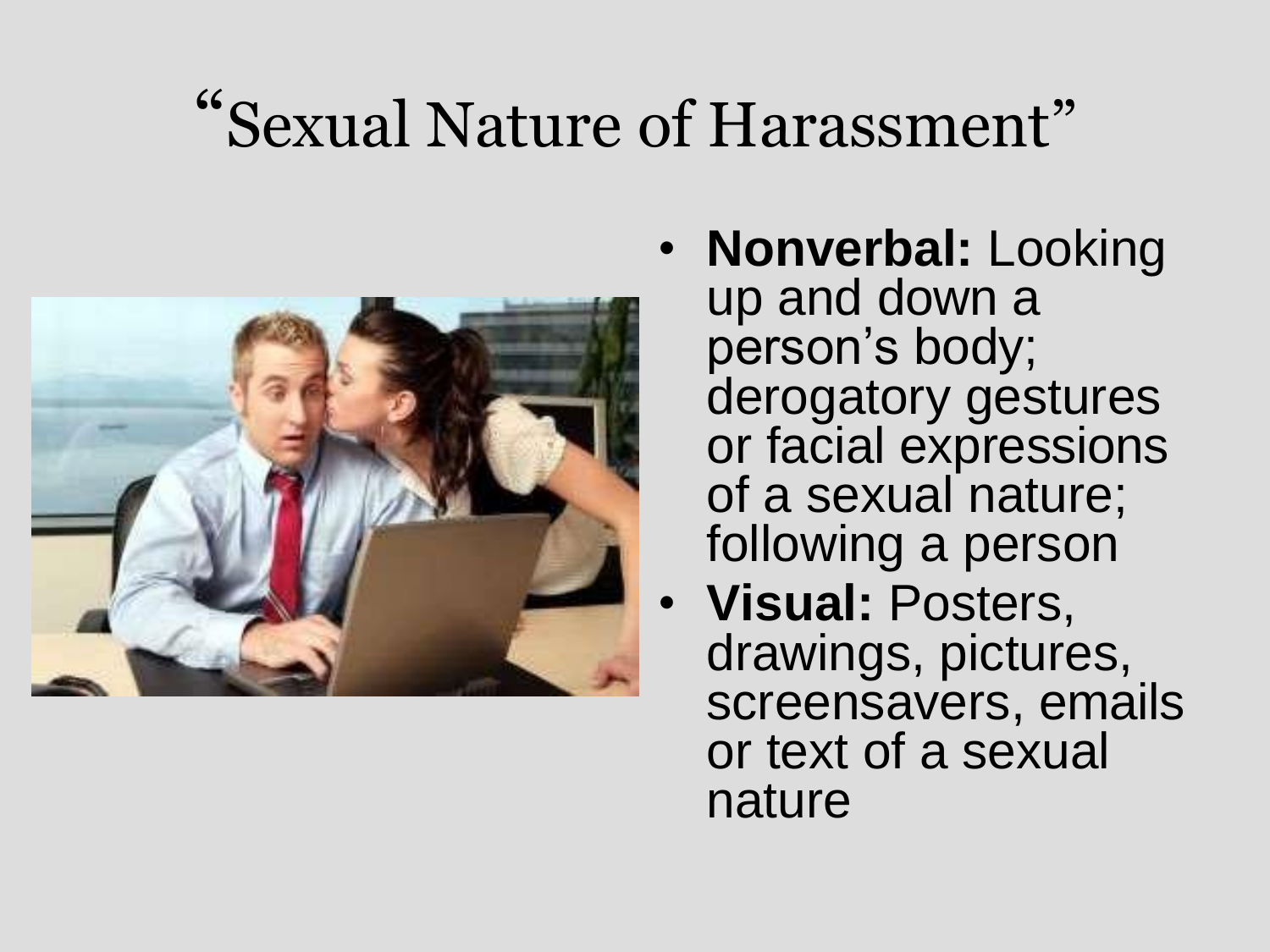### **Non-Sexual Nature Harassment**



- \*\* Non-sexual conduct may also be sexual harassment if you are harassed because you are female, rather than male, or because you are male, rather than female.
- For example, it may be sexual harassment if you are a woman working as a carpenter on an all-male job, and you are the only one whose tools are frequently hidden by your male coworkers.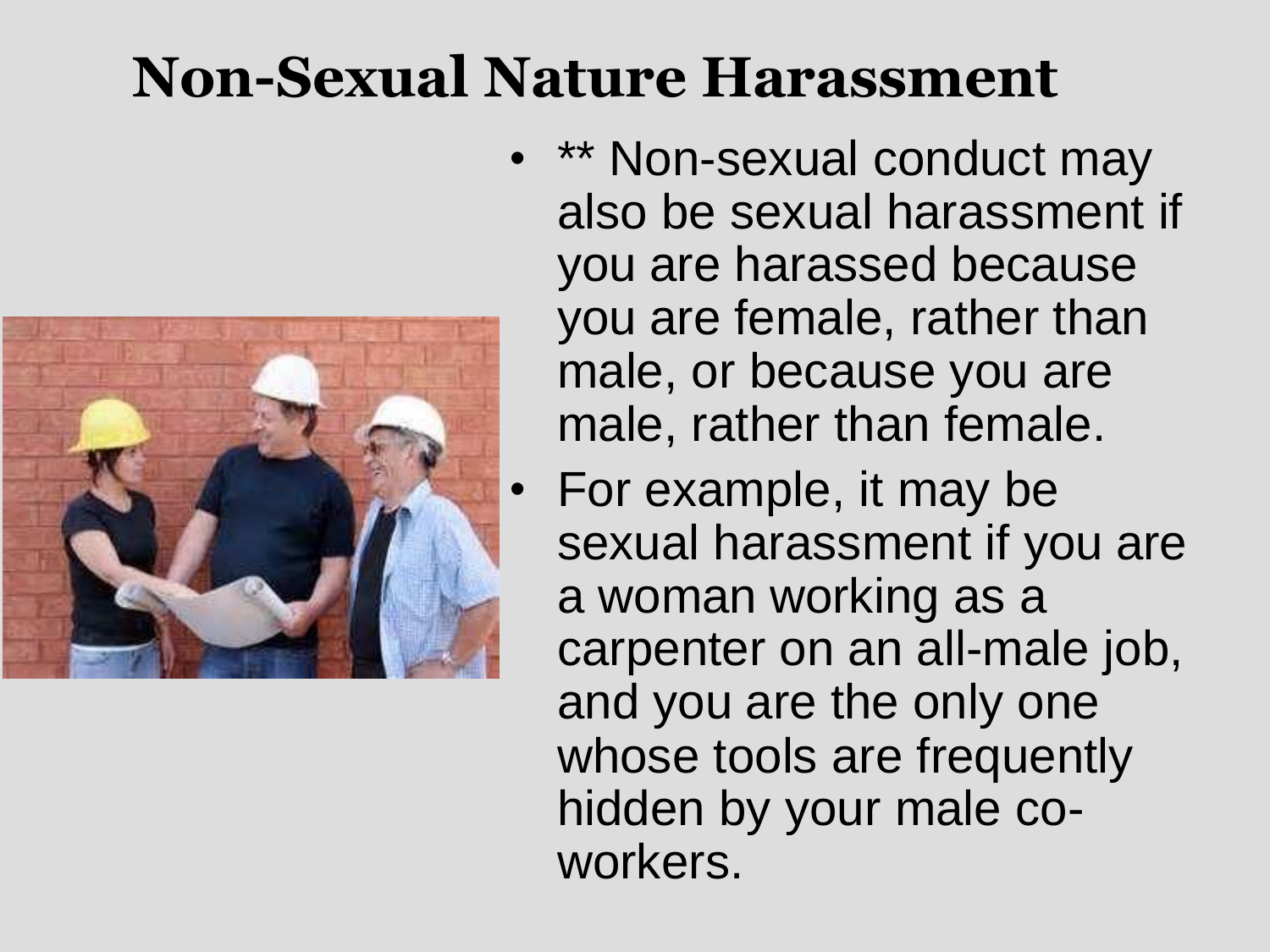# "Severe or Pervasive"

- The conduct of the harasser must be either severe or pervasive to be classified as sexual harassment.
- Although a single unwanted request for a date or one sexually suggestive comment might offend you and/or be inappropriate, it may not be sexual harassment. However, a number of relatively minor separate incidents may add up to sexual harassment if the incidents affect your work environment.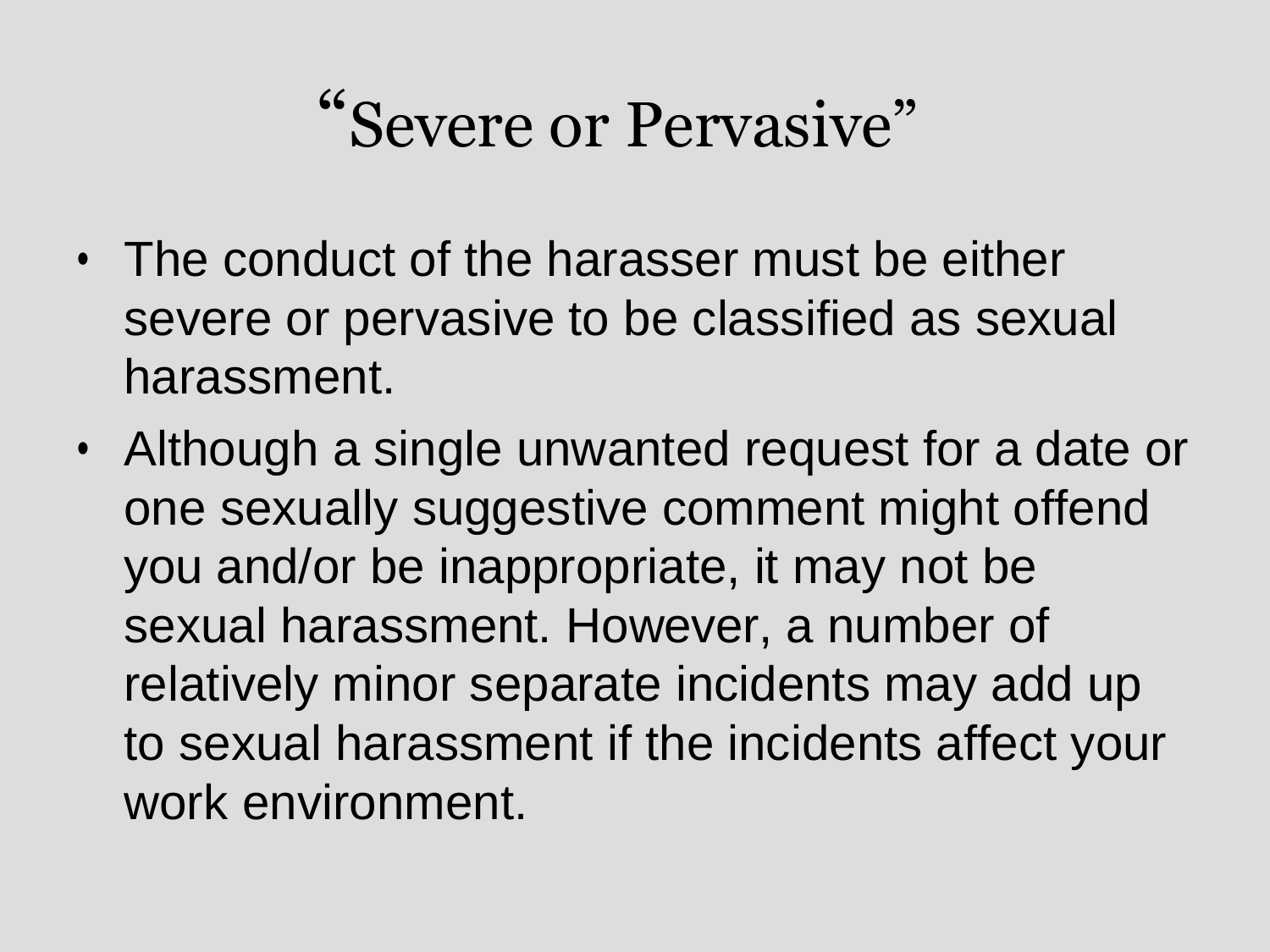### "Severe or Pervasive Situations"

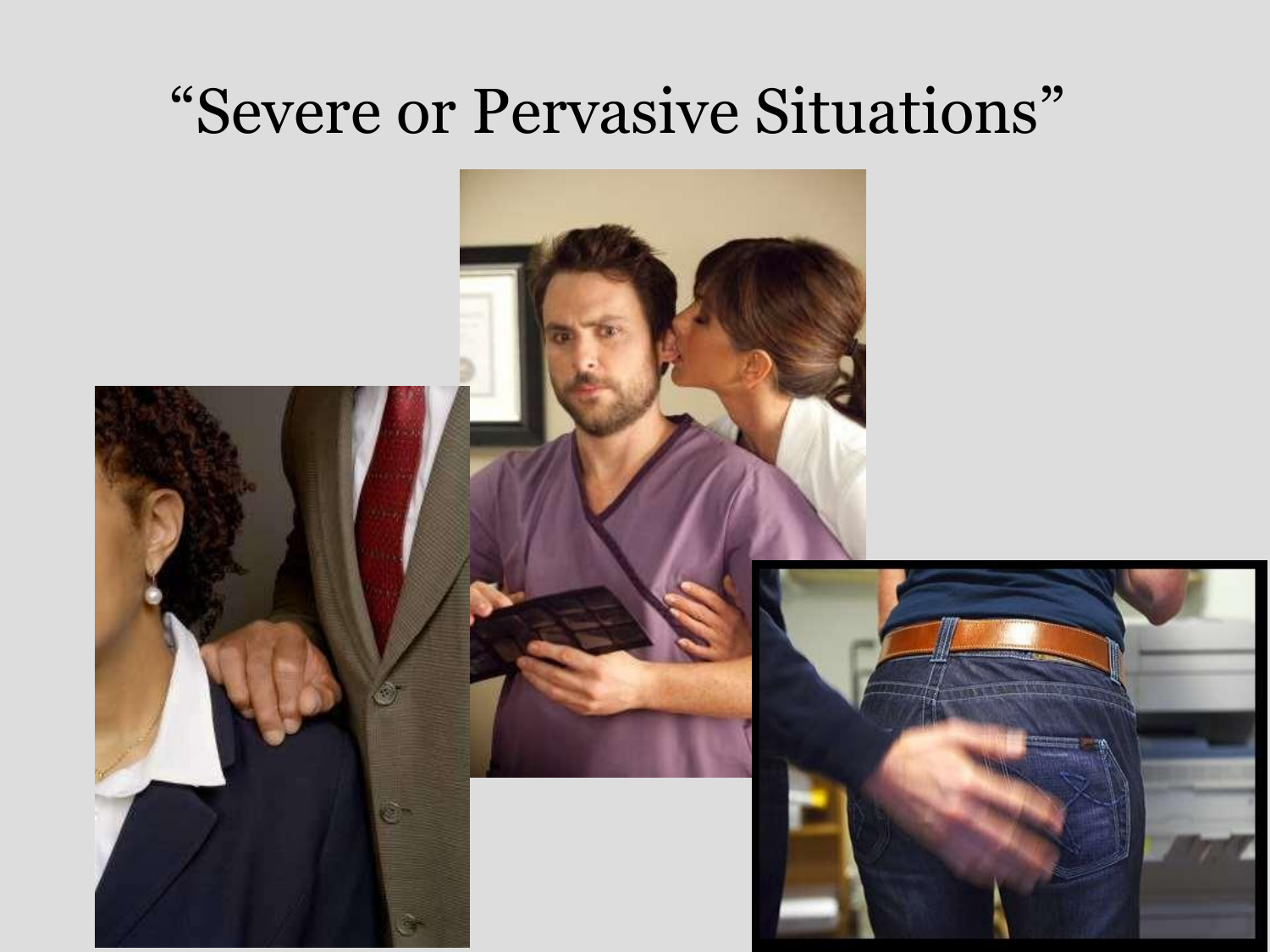## Questions to ask yourself:



- How many times did the incidents occur?
- How long has the harassment been going on?
- How many others have been sexually harassed?
- Who were witnesses to the harassment?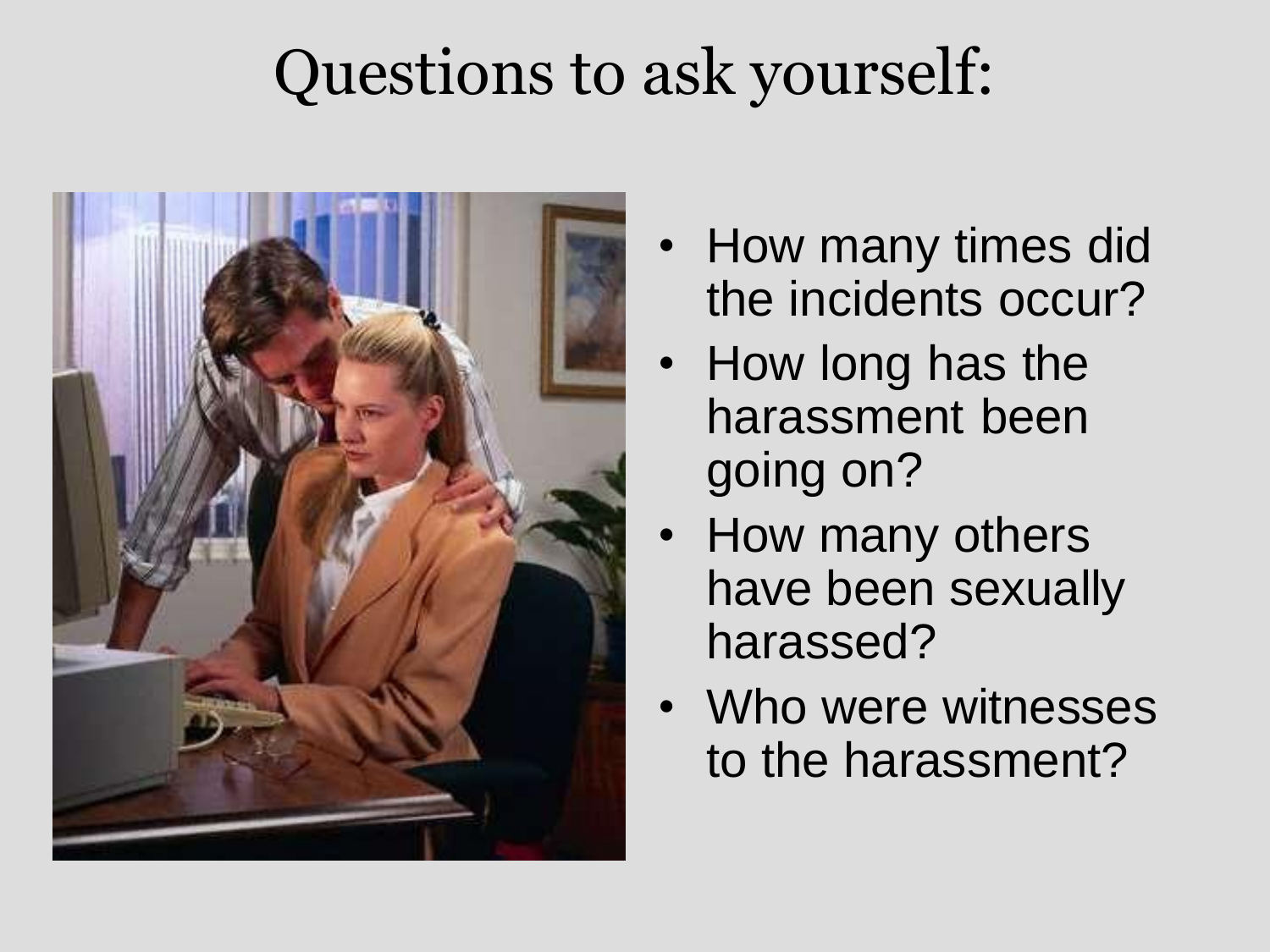## "Affects working conditions or creates a hostile work environment"

- It may be sexual harassment if the conduct unreasonably interferes with your work performance or creates an "intimidating, hostile, or offensive work environment."
- For example, it may be sexual harassment if repeated sexual comments make you so uncomfortable at work that your performance suffers, or you decline professional opportunities because it will put you in contact with the harasser.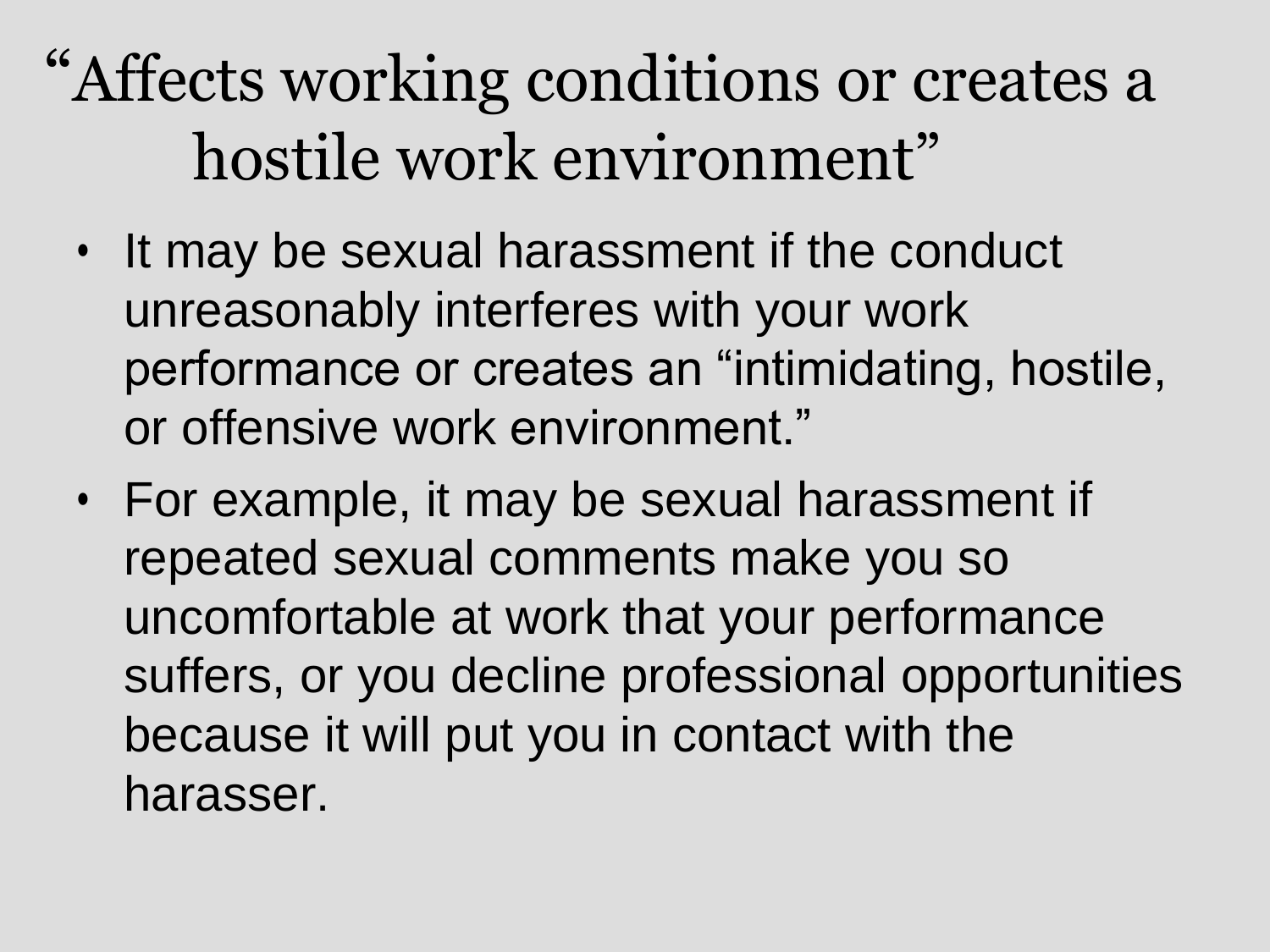### Types of Sexual Harassment

• Quid Pro Quo ("This for that")

> A person in a position of authority, typically a supervisor, demands sexual favors as a condition to getting or keeping a job benefit.

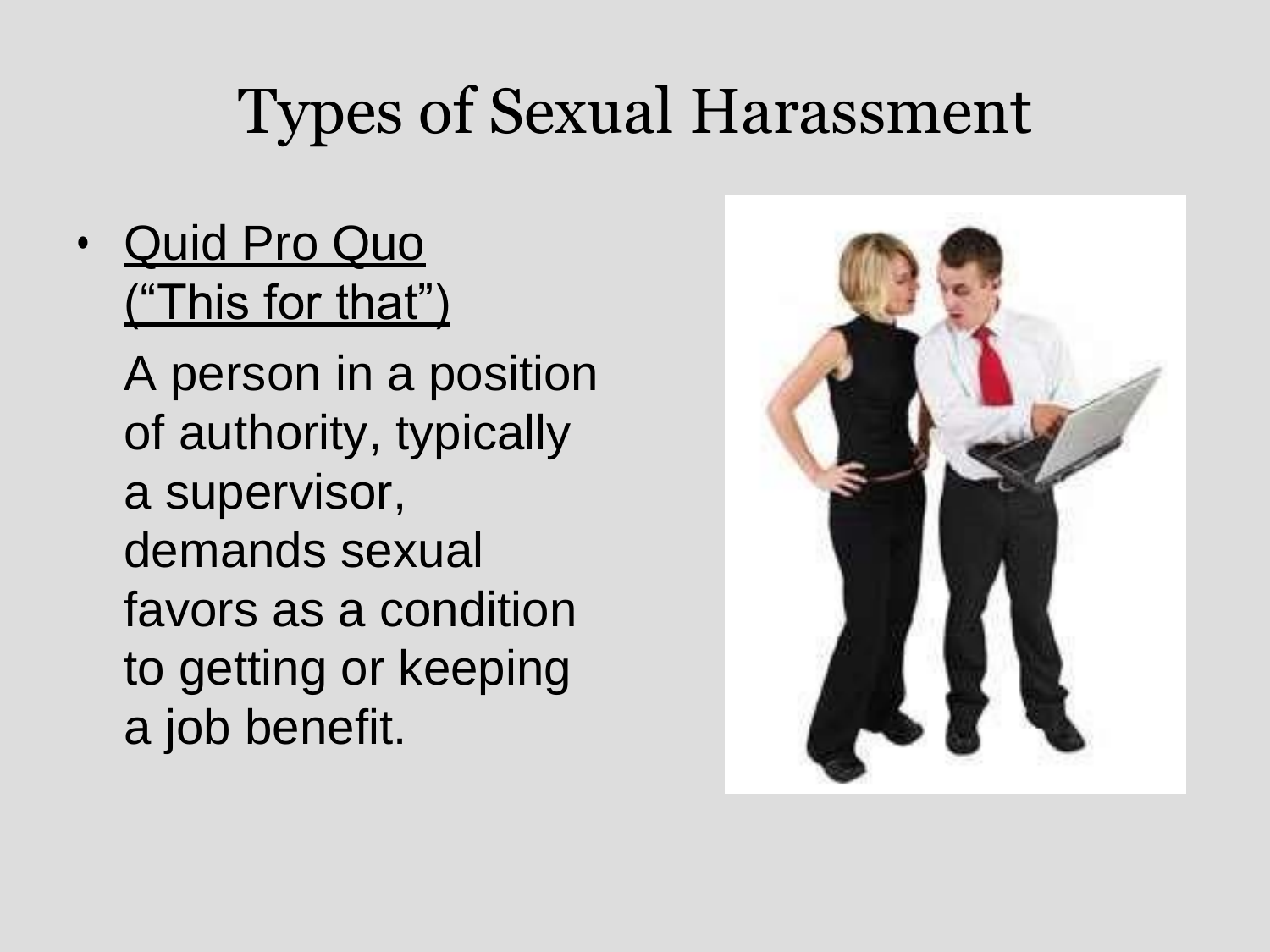## Hostile Work Environment

- Verbal, physical or visual forms of harassment, that are sexual in nature, "sufficiently severe, persistent, or pervasive" and unwelcome fall under the category of Hostile Environment Sexual Harassment.
- A single, severe incident, such as a sexual assault, could create a hostile environment. More commonly, a "hostile environment" is created by a series of incidents.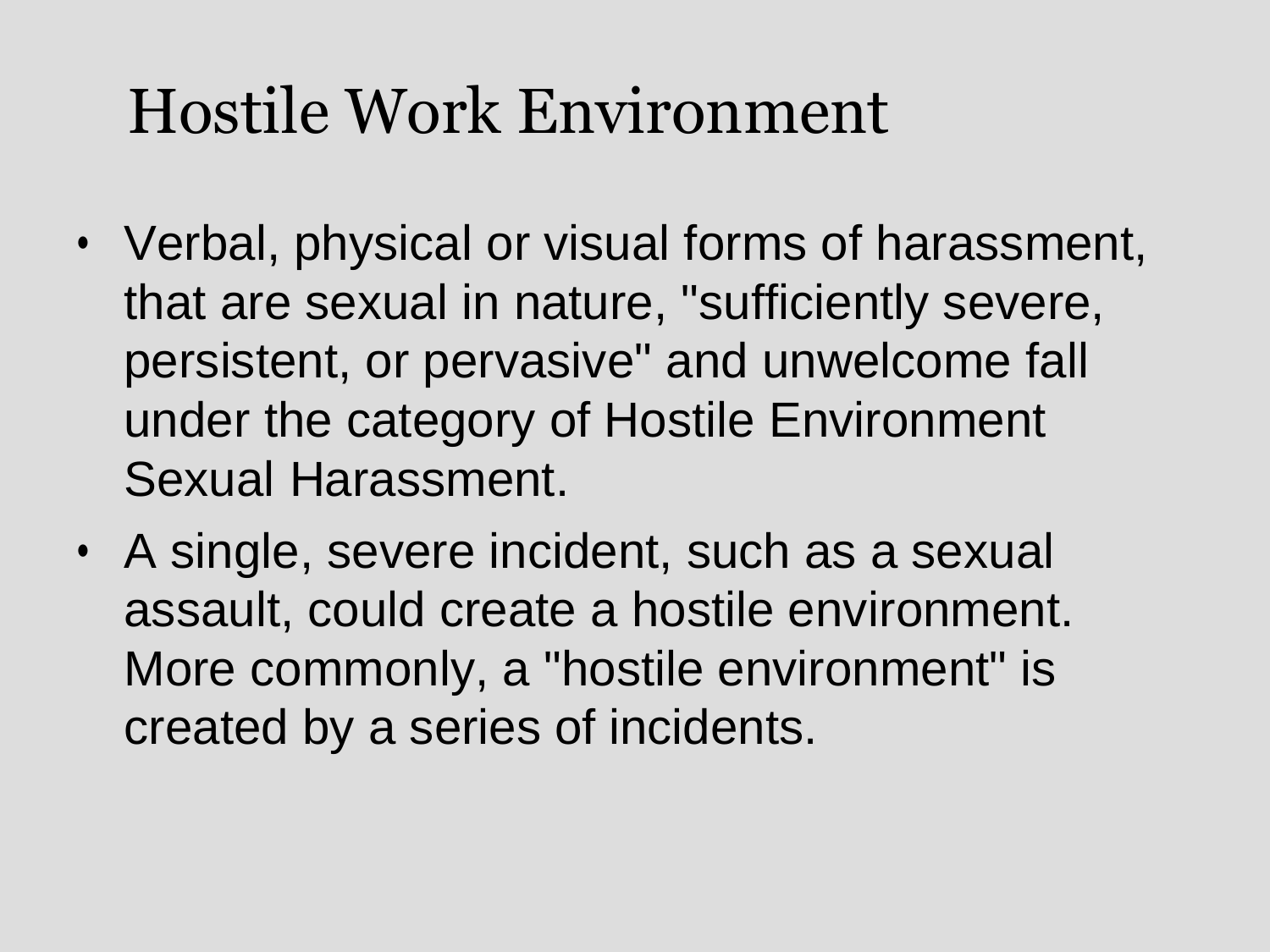### Hostile Work Environment Situations

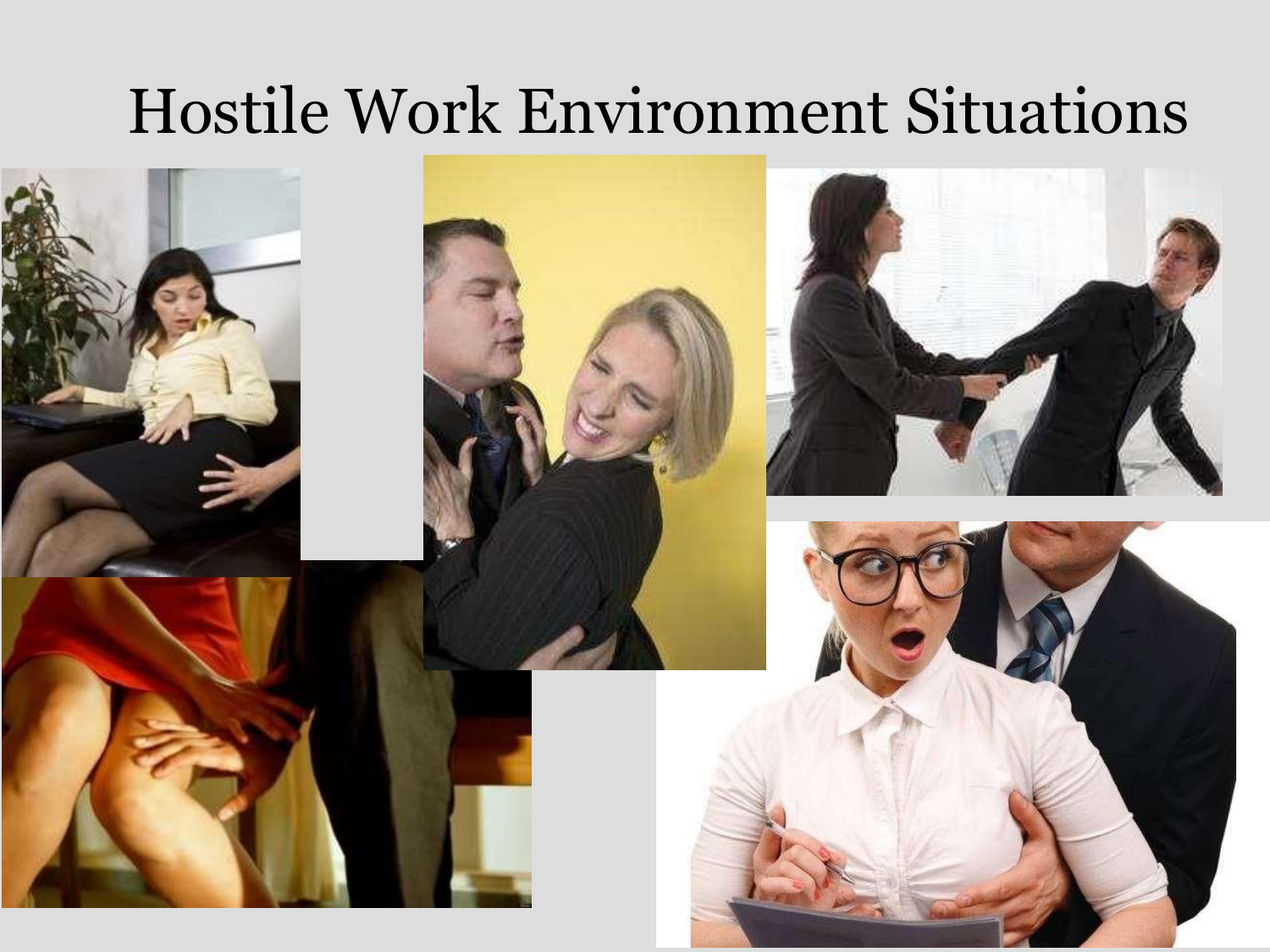### Examples of Sexual Harassment

• Touching and any other bodily contact such as scratching or patting a coworker's back, grabbing an employee around the waist, or interfering with an employee's ability to move.

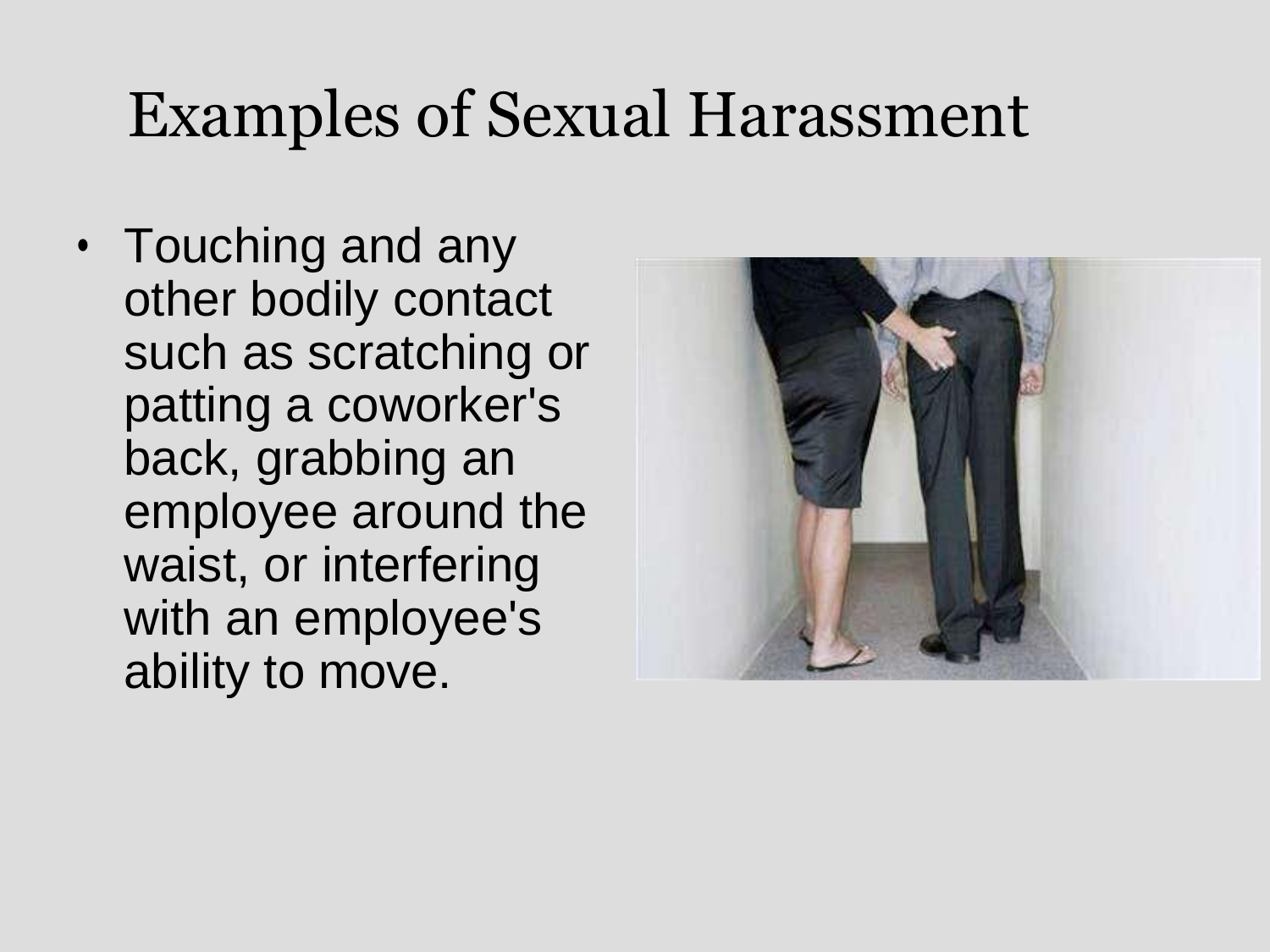## Examples of Sexual Harassment

- Unwanted jokes, gestures, offensive words on clothing, and unwelcome comments and witty responses.
- Repeated requests for dates that are turned down or unwanted flirting.

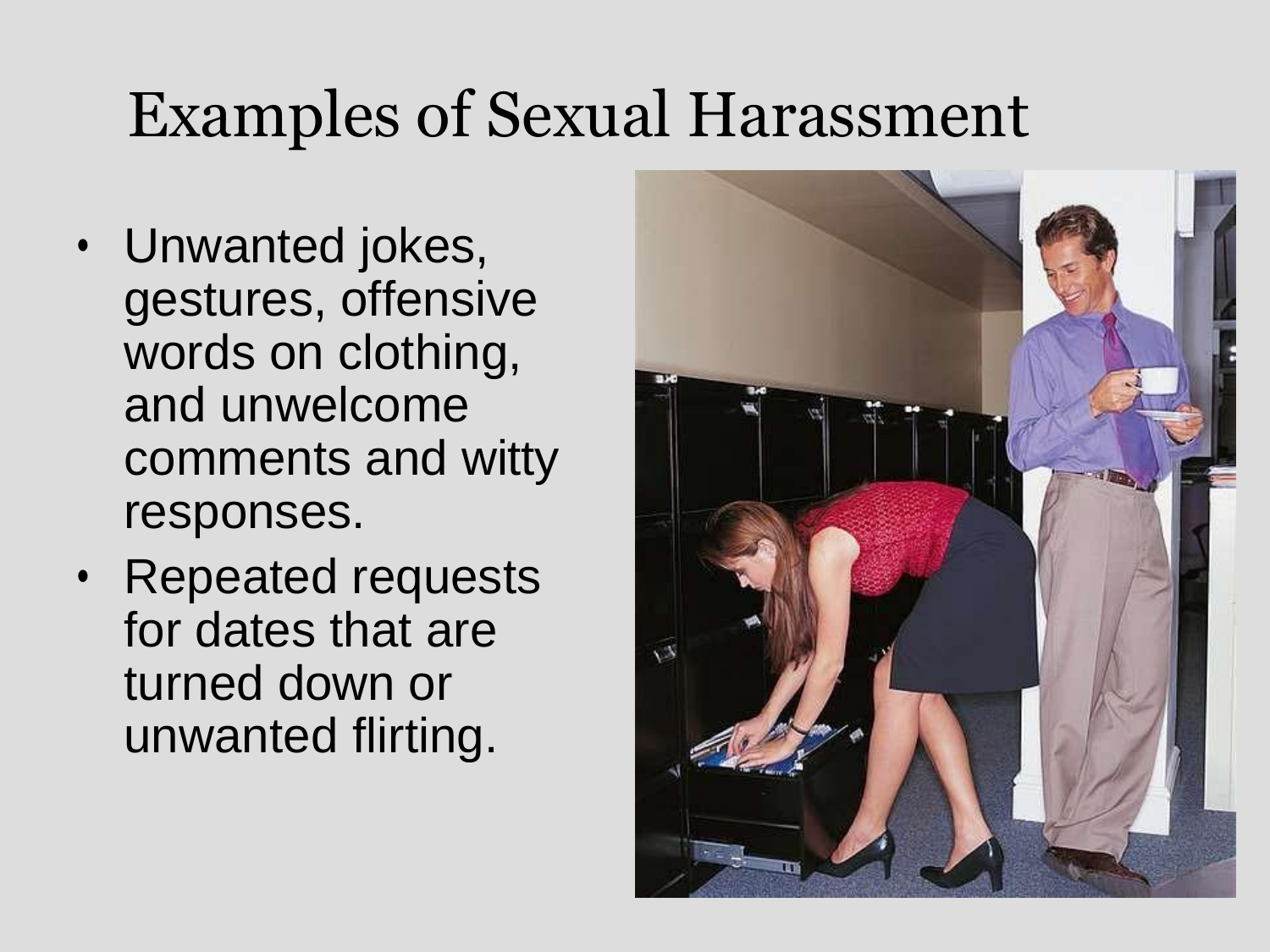## Examples of Sexual Harassment

- Transmitting or posting emails, texts, or pictures of a sexual or other harassmentrelated nature.
- Displaying sexually suggestive objects, pictures, or posters.
- Playing sexually suggestive music.

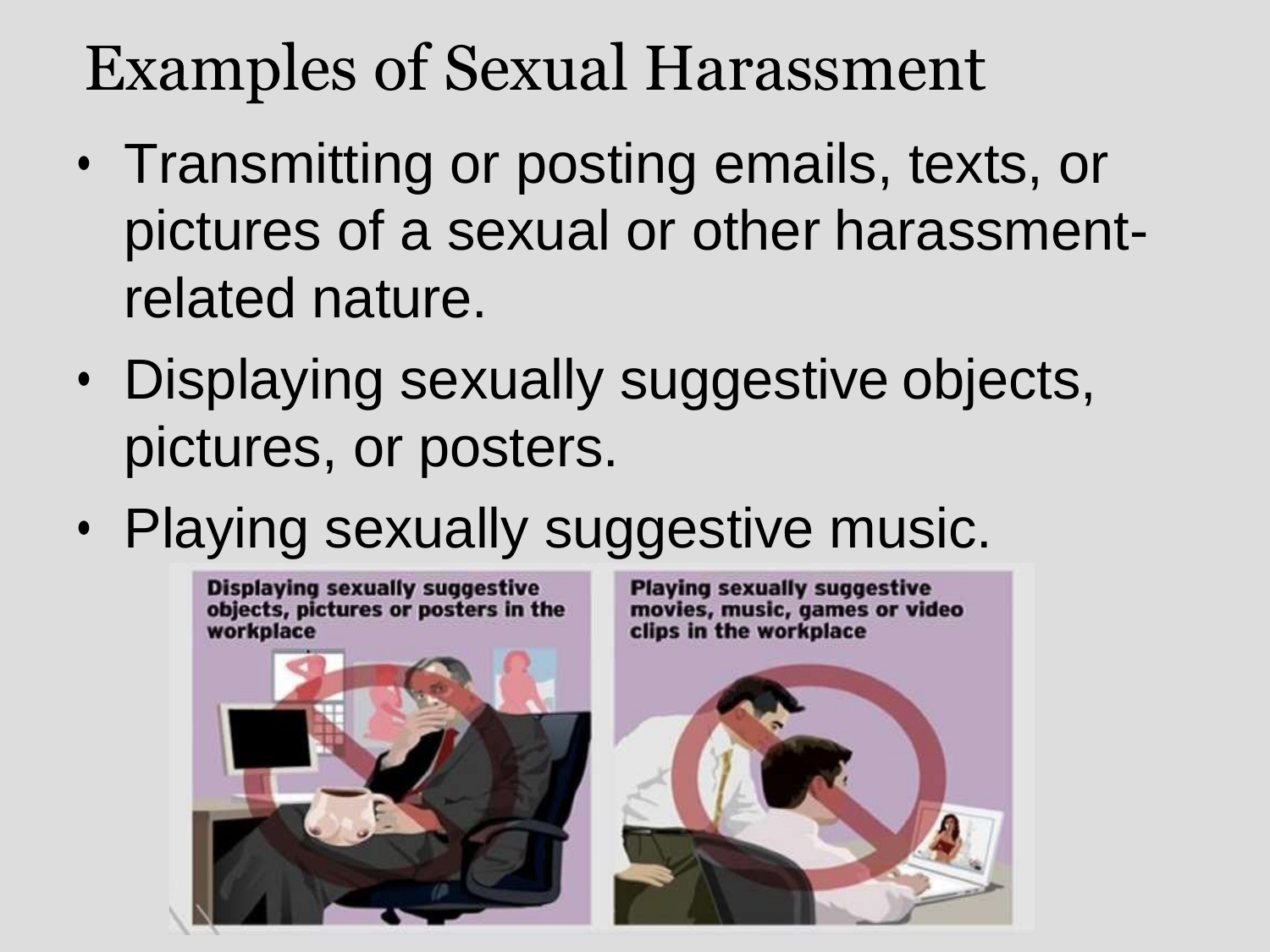# Why Victims Don't Report Sexual Harassment:

- They feel embarrassed
- They blame themselves
- They don't trust "the system"
- They don't want to "rock the boat"
- They are afraid of the harasser or others
- They don't want to get the harasser into trouble
- They don't know how to report the harassment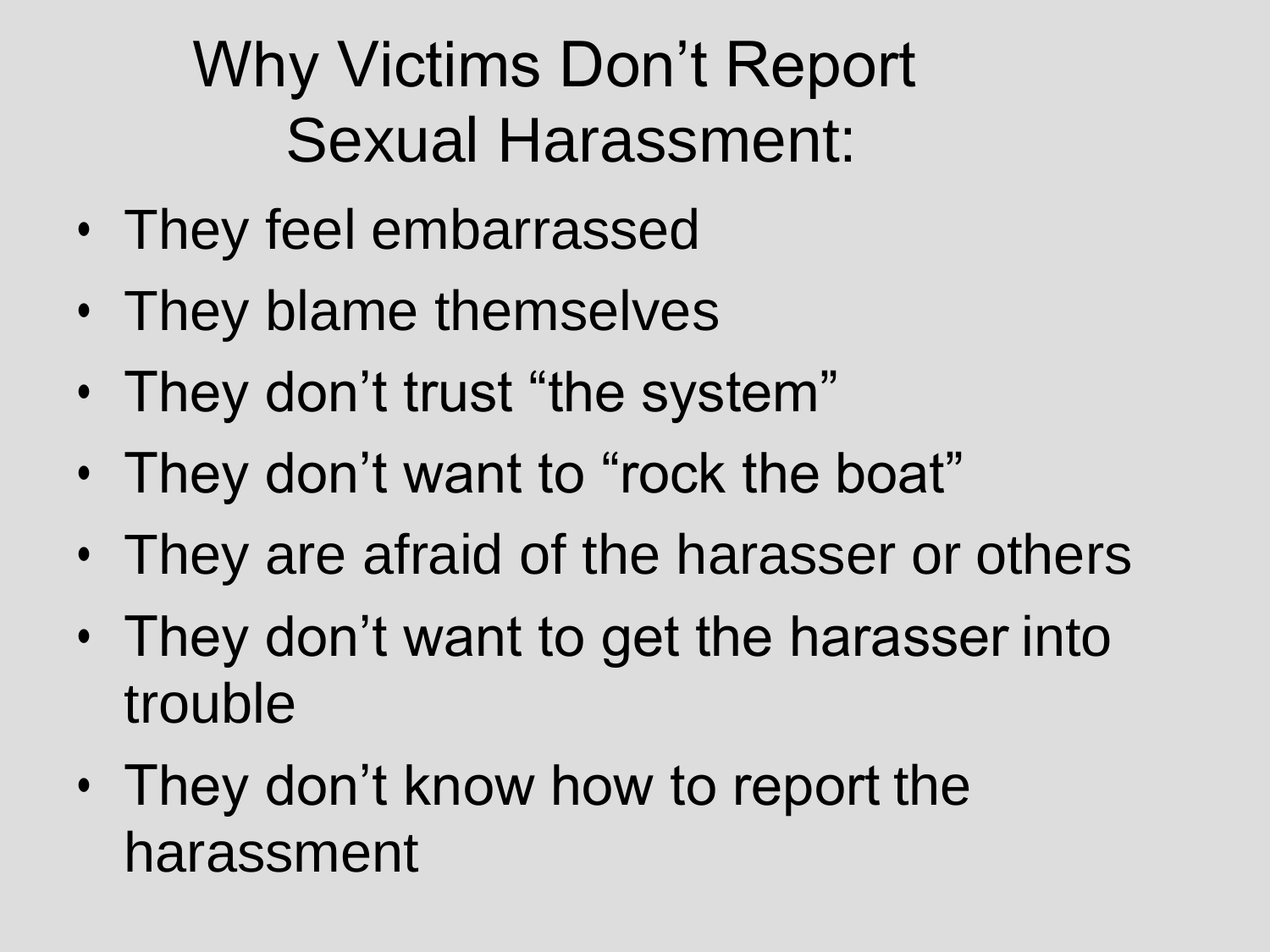### HOW DOES IT FEEL? SEXUAL HARASSMENT VERSUS FLIRTING AND FUN TEASING

### **SEXUAL HARASSMENT:**

- •HURTS
- •CAUSES ANGER
- •SHAME
- •GUILT
- •FRUSTRATION
- •DISEMPOWERS
- •LOWERS SELF ESTEEM
- •*ENJOYED BY THE HARASSER, NOT THE VICTIM*

### **FLIRTING/FUN TEASING**

- •FEELS GOOD
- •FLATTERING
- •EMPOWERING
- •MAKES ME FEEL:
	- HAPPY
	- ATTRACTIVE
	- ACCEPTED
- •ENHANCES SELF ESTEEM
- •*IS ENJOYED BY BOTH PERSONS*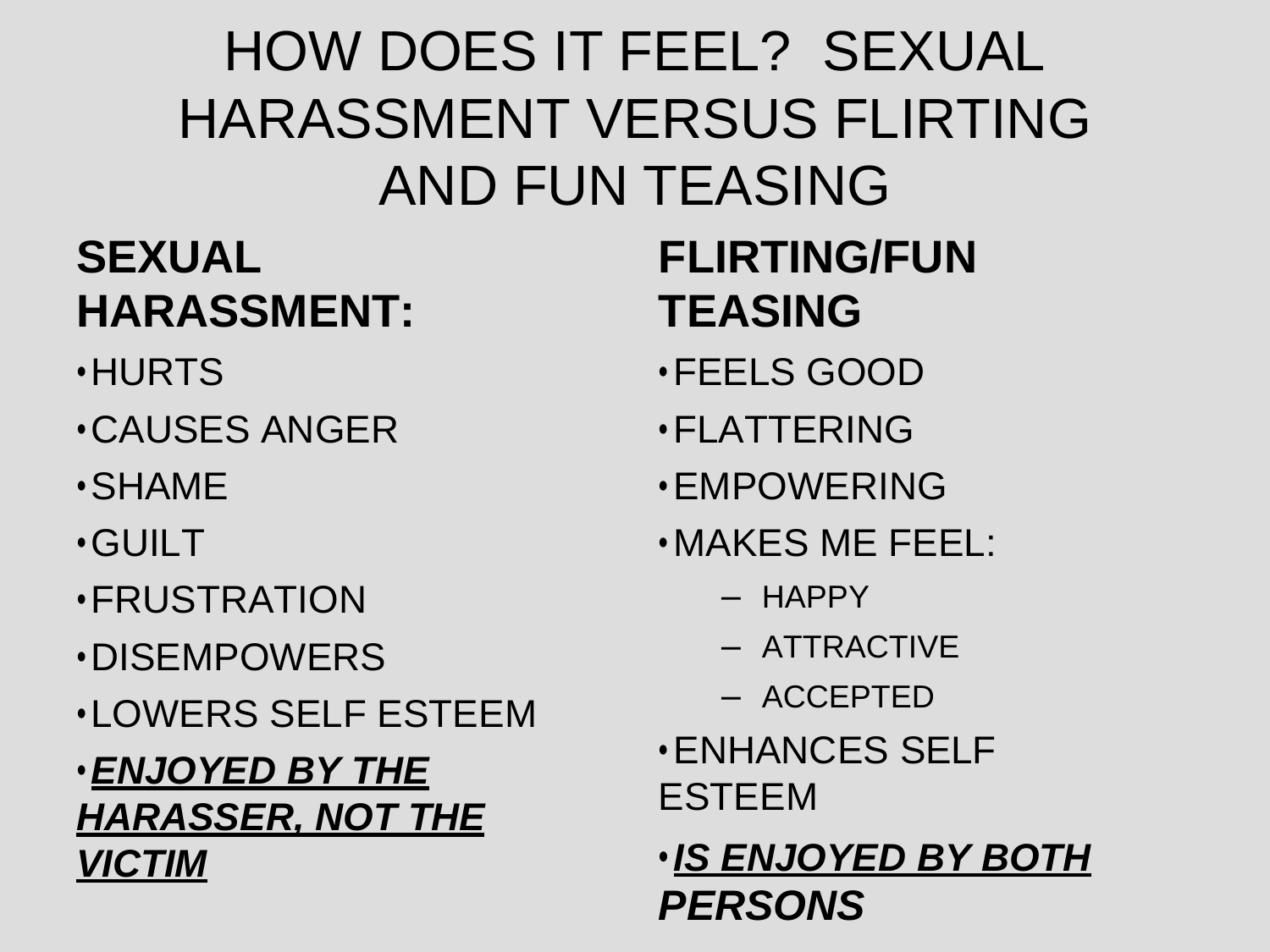# EFFECTS OF SEXUAL HARASSMENT

- EMOTIONAL
	- ANXIETY
	- FEAR
	- ANGER
	- CONFUSION
	- DEPRESSION
	- EMBARRASSMENT
	- GUILT
	- SHAME
	- LOWER SELF ESTEEM
- PHYSICAL
	- ILLNESS
	- WEIGHT GAIN/LOSS
	- DRUG/ALCOHOL USE
	- SLEEPLESSNESS
	- POOR HYGIENE OR SELF CARE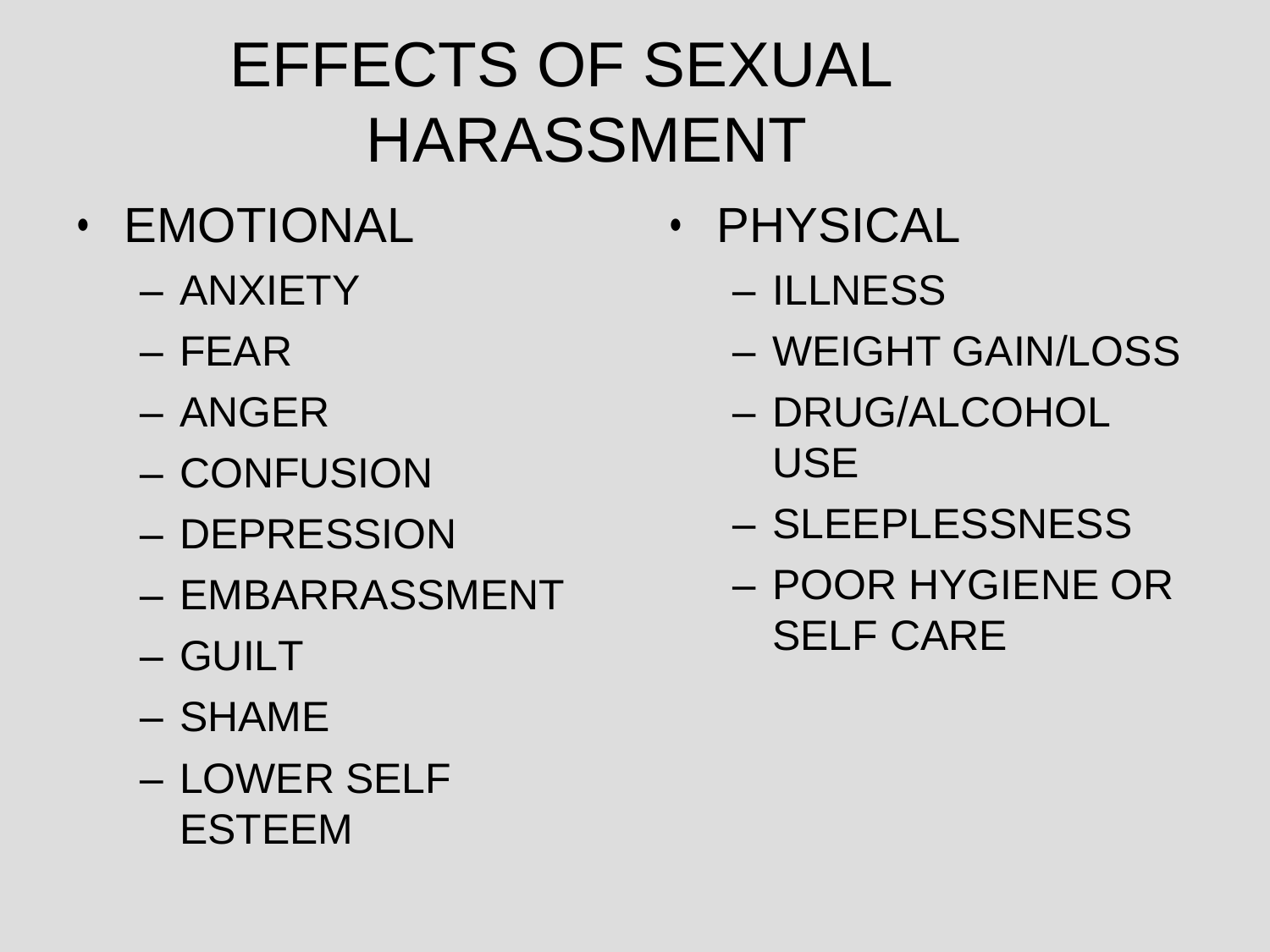# EFFECTS OF SEXUAL HARASSMENT

### • SOCIAL

- ISOLATION
- LOSS OF FRIENDS
- AGGRESSIVE BEHAVIOR
- DAMAGED REPRUTATION
- ANXIOUS IN OTHER SOCIAL SETTINGS
- EDUCATIONAL/FUTURE
	- POOR GRADES
	- ABSENTEEISM
	- TARDINESS
	- UNFILLED GOALS
	- LOSS OF EARNING POWER
	- POSSIBLE FIRING
	- BAD REPUTATION AS A WHISTLE BLOWER OR NOT A TEAM PLAYER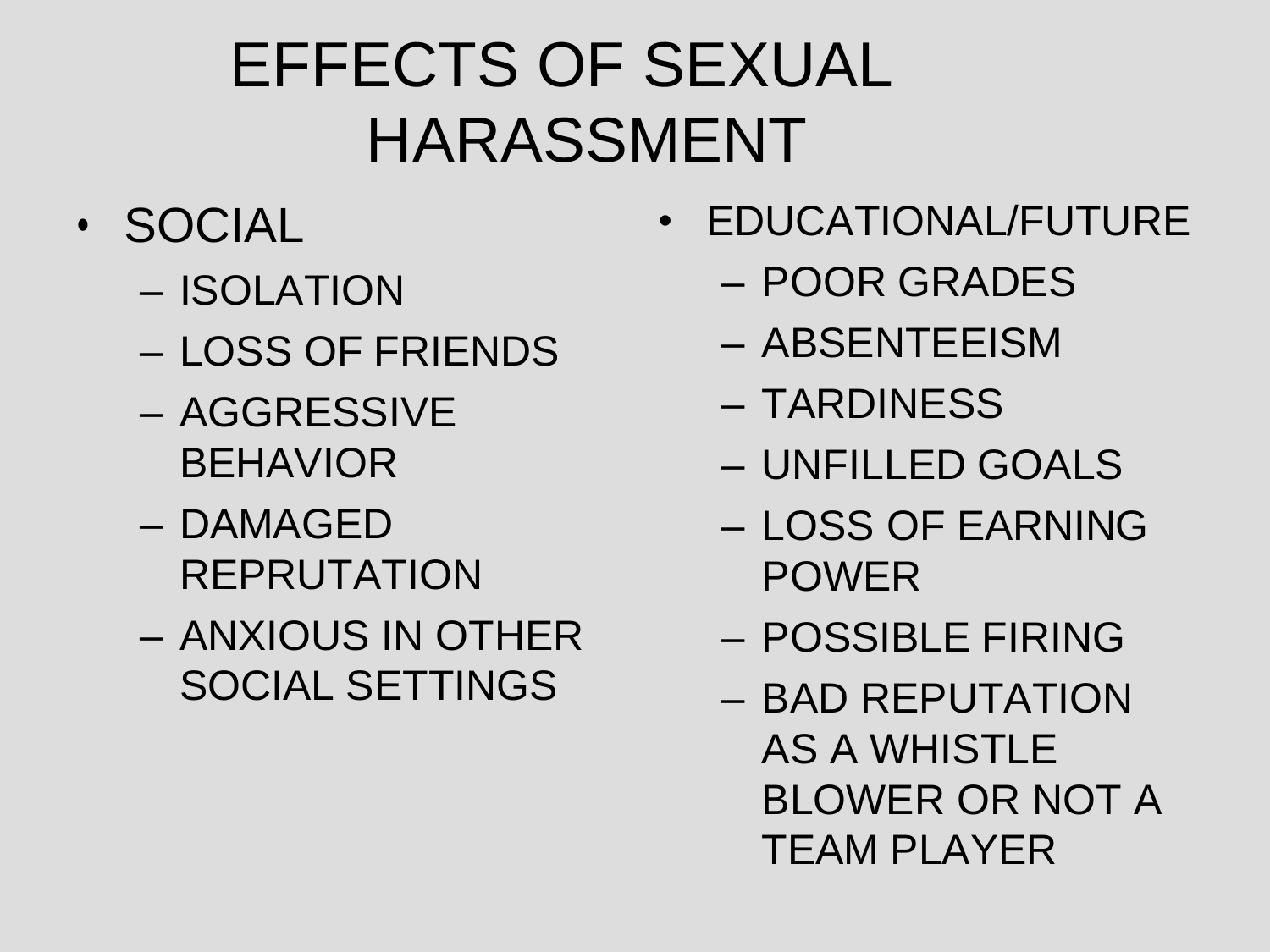• Let the harasser know that his or her conduct is unwanted and unwelcome and it needs to stop!

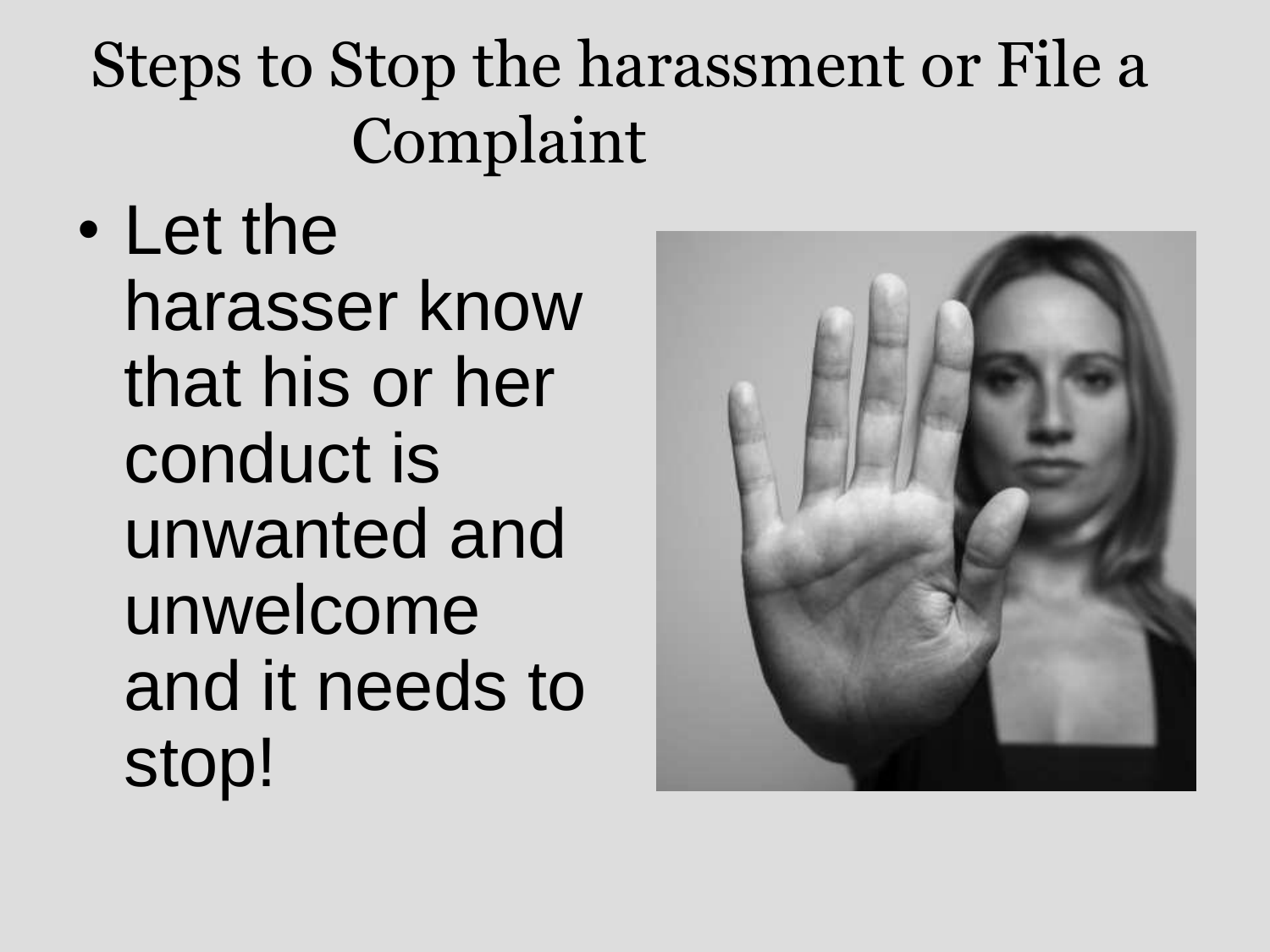

- Try to use **Buddy System** or stay in group setting to decrease the opportunities of the harasser
- **Document the occurrences**  Keep all text messages, face book entries, tweets, letters or any other interaction to support your claim
- **Confide in a trusted coworker or friend**  Let people you trust know your situation for support and assistance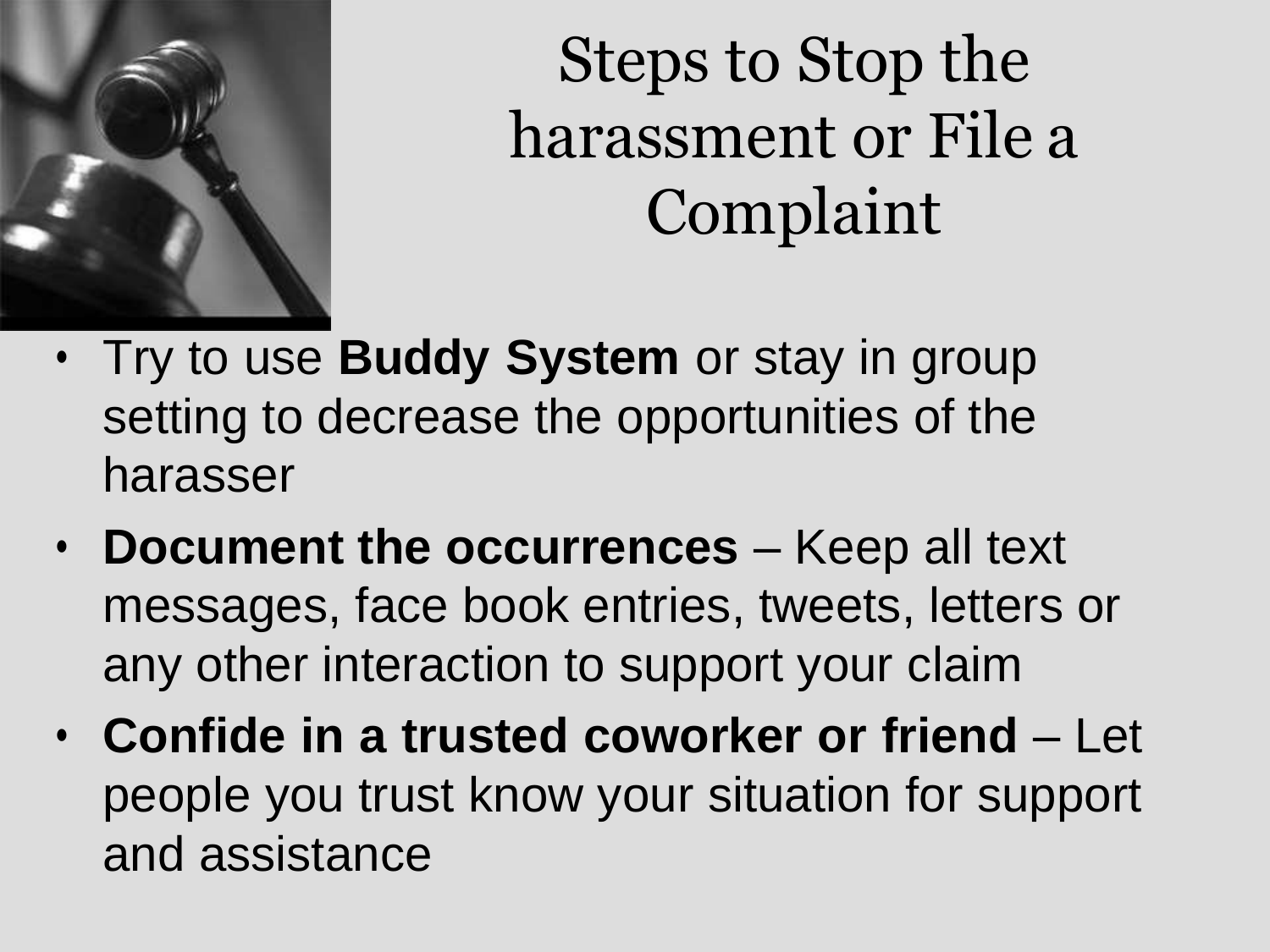

• **Tell someone you trust** in higher authority – At school your teacher, principal or superintendent; in bigger companies there is a Human Resource Department which is responsible for employee safety and or assistance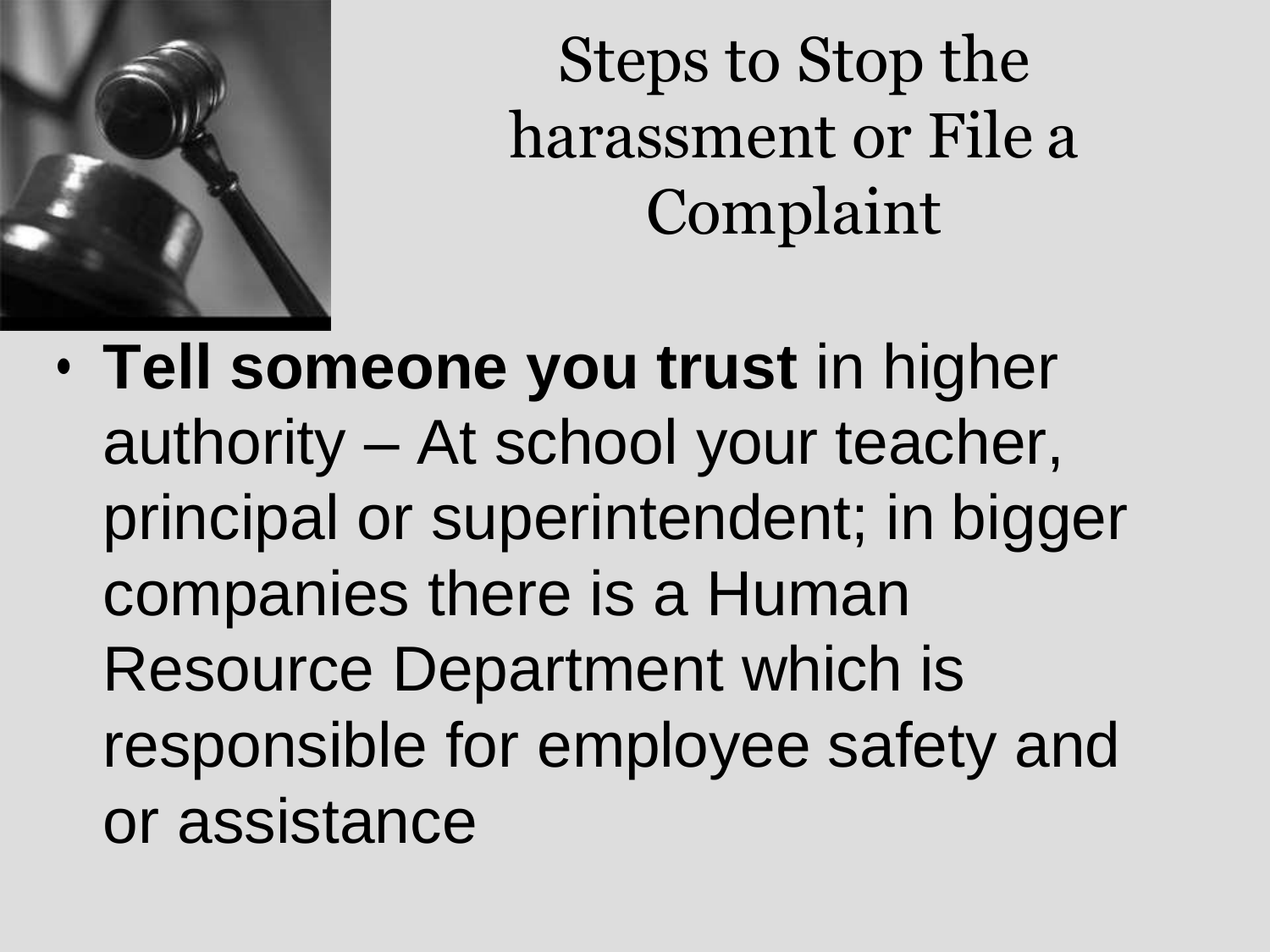

• Go to a supervisor and explain the circumstances. Be sure to take with you **documented dates, times, and specific occurrences if you have them.** Also, report the incident to Human Resources. If the appropriate supervisor is unavailable, or is the offender, report the incident directly to Human Resources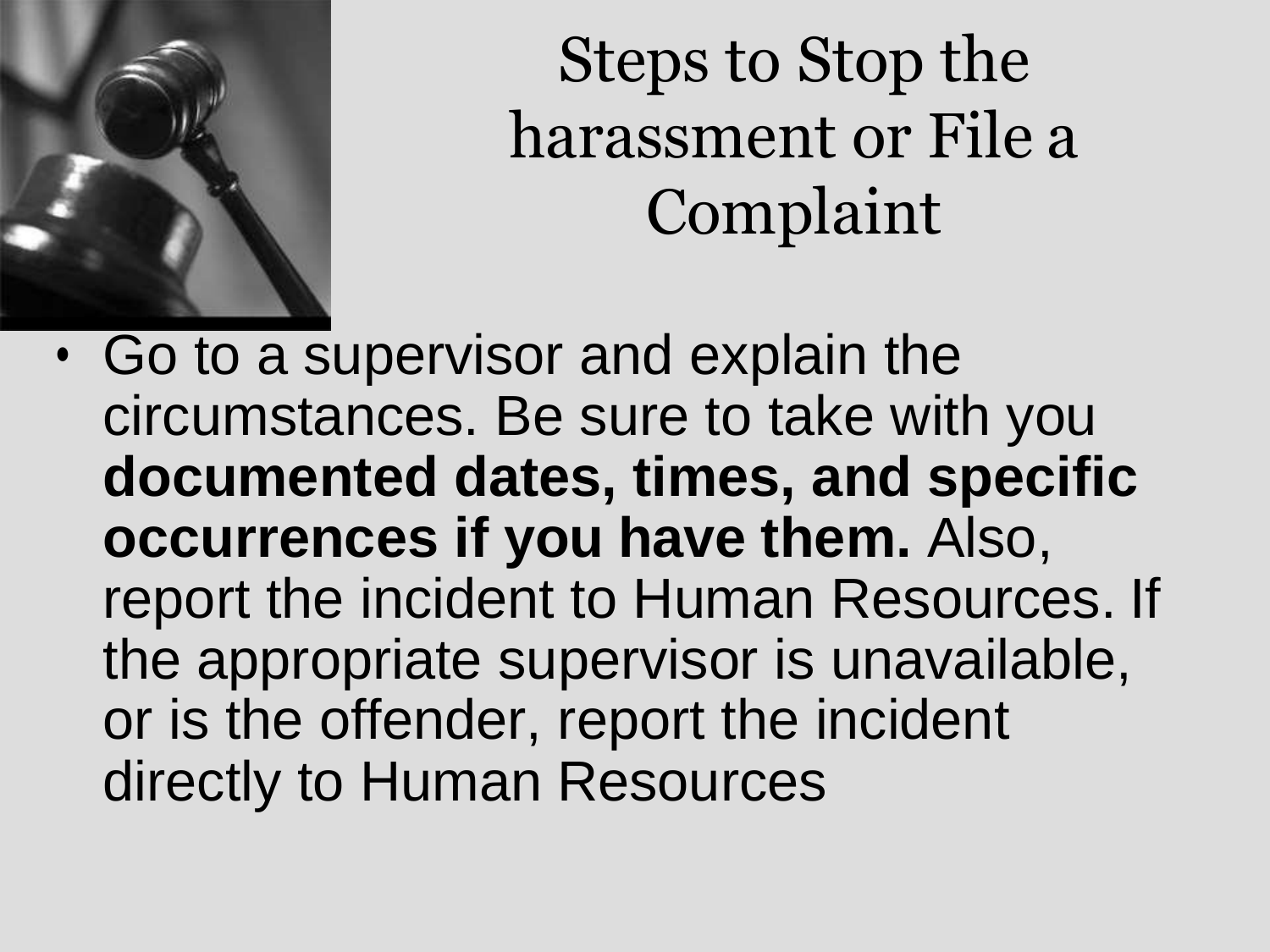

• **File a police report or restraining order** – Remember this only provide you the ability to impose consequences later in the court of law; IT DOES NOT ALWAYS PROTECT OR STOP ACTIONS; you still need to take precautions for your safety